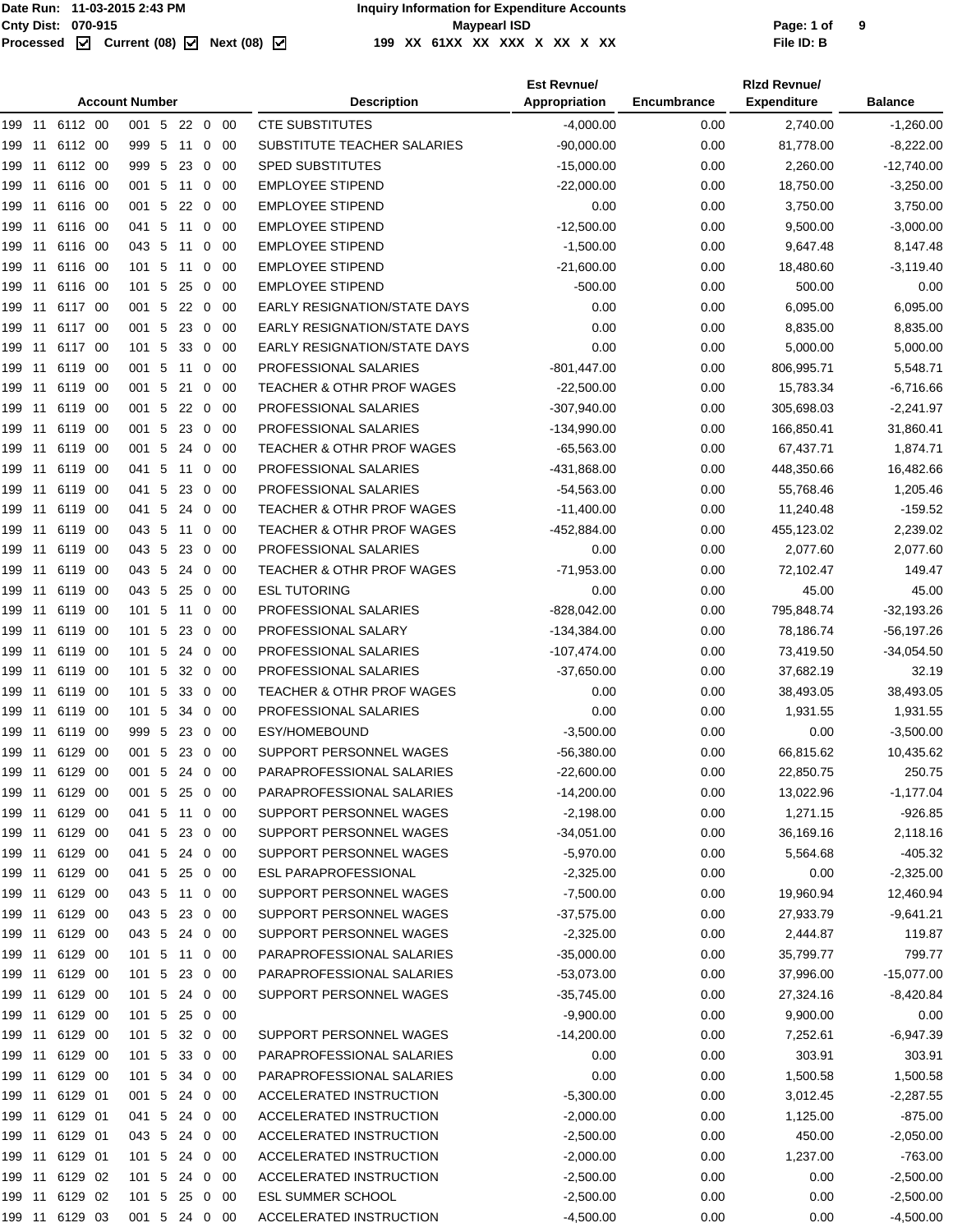#### Cnty Dist: 070-915<br> **Processed Maxmush Contries Controller Maymeat ISD**<br>
Processed **M** Current (08) M Next (08) M 199 XX 61XX XX XX X XX X XX X XX **199 XX 61XX XX XXX X XX X XX File ID: B**

| <b>Account Number</b> |    |                |      |               |  |                 |                         |             | <b>Description</b>                 | <b>Est Revnue/</b><br>Appropriation | <b>Encumbrance</b> | <b>Rizd Revnue/</b><br><b>Expenditure</b> | <b>Balance</b> |
|-----------------------|----|----------------|------|---------------|--|-----------------|-------------------------|-------------|------------------------------------|-------------------------------------|--------------------|-------------------------------------------|----------------|
|                       |    | 199 11 6141 00 |      | 001 5 11 0 00 |  |                 |                         |             | <b>SOCIAL SECURITY</b>             | $-10,931.00$                        | 0.00               | 10,830.02                                 | $-100.98$      |
| 199 11                |    | 6141           | -00  | 001 5         |  | 21 0            |                         | -00         | SOCIAL SECURITY/MEDICARE           | $-325.00$                           | 0.00               | 227.62                                    | $-97.38$       |
| 199 11                |    | 6141           | -00  | 001 5         |  | 22              | $\overline{0}$          | -00         | SOCIAL SECURITY                    | $-4,136.00$                         | 0.00               | 4,018.71                                  | $-117.29$      |
| 199 11                |    | 6141 00        |      | 001 5         |  | $23 \quad 0$    |                         | -00         | FICA SPECIAL ED                    | $-2,524.00$                         | 0.00               | 3,378.71                                  | 854.71         |
| 199 11                |    | 6141 00        |      | 001 5         |  | 24              | $\mathbf 0$             | -00         | SOCIAL SECURITY                    | $-1,142.00$                         | 0.00               | 1,221.94                                  | 79.94          |
| 199 11                |    | 6141           | -00  | 001 5         |  | 25              | $\mathbf 0$             | -00         | SOCIAL SECURITY/MEDICARE           | $-189.00$                           | 0.00               | 173.45                                    | $-15.55$       |
| 199                   | 11 | 6141           | 00   | 041 5         |  | 11              | 0                       | 00          | SOCIAL SECURITY                    | $-6,048.00$                         | 0.00               | 6,046.15                                  | $-1.85$        |
| 199 11                |    | 6141           | -00  | 041 5         |  | 23              | 0                       | -00         | SPEC ED SOCIAL SECURITY            | $-1,267.00$                         | 0.00               | 1,315.52                                  | 48.52          |
| 199 11                |    | 6141           | - 00 | 041 5         |  | 24              | $\overline{0}$          | -00         | SOCIAL SECURITY/MEDICARE           | $-250.00$                           | 0.00               | 237.26                                    | $-12.74$       |
| 199 11                |    | 6141 00        |      | 041 5         |  | $25\quad0$      |                         | -00         | SOCIAL SECURITY/MEDICARE           | $-27.00$                            | 0.00               | 0.00                                      | $-27.00$       |
| 199 11                |    | 6141 00        |      | 043 5 11 0    |  |                 |                         | - 00        | SOCIAL SECURITY/MEDICARE           | $-6,242.00$                         | 0.00               | 6,526.35                                  | 284.35         |
| 199 11                |    | 6141           | -00  | 043 5         |  | 23 0            |                         | -00         | SOCIAL SECURITY/MEDICARE           | $-490.00$                           | 0.00               | 377.45                                    | $-112.55$      |
| 199 11                |    | 6141           | 00   | 043 5         |  | 24              | $\mathbf 0$             | -00         | SOCIAL SECURITY/MEDICARE           | $-1,013.00$                         | 0.00               | 988.09                                    | $-24.91$       |
| 199 11                |    | 6141           | -00  | 043 5         |  | 25              | $\overline{\mathbf{0}}$ | -00         | SOCIAL SECURITY/MEDICARE           | 0.00                                | 0.00               | 0.65                                      | 0.65           |
| 199 11                |    | 6141           | -00  | 101 5         |  | 11              | 0                       | -00         | SOCIAL SECURITY                    | $-11,413.00$                        | 0.00               | 11,292.18                                 | $-120.82$      |
| 199 11                |    | 6141 00        |      | 101 5         |  | $23\quad0$      |                         | -00         | SOCIAL SECURITY                    | $-2,474.00$                         | 0.00               | 1,503.04                                  | $-970.96$      |
| 199 11                |    | 6141 00        |      | 101 5         |  | 24              | $\mathbf 0$             | -00         | SOCIAL SECURITY                    | $-1,905.00$                         | 0.00               | 1,339.35                                  | $-565.65$      |
| 199 11                |    | 6141           | -00  | 101 5         |  | 25              | $\overline{0}$          | -00         | SOCIAL SECURITY/MEDICARE           | $-144.00$                           | 0.00               | 150.77                                    | 6.77           |
| 199                   | 11 | 6141           | -00  | 101 5         |  | 32              | $\mathbf 0$             | 00          | SOCIAL SECURITY/MEDICARE           | $-752.00$                           | 0.00               | 651.38                                    | $-100.62$      |
| 199 11                |    | 6141           | -00  | 101 5         |  | 33              | $\overline{0}$          | -00         | SOCIAL SECURITY/MEDICARE           | 0.00                                | 0.00               | 593.91                                    | 593.91         |
| 199 11                |    | 6141           | -00  | 101 5         |  | 34              | $\mathbf 0$             | -00         | SOCIAL SECURITY/MEDICARE           | 0.00                                | 0.00               | 47.37                                     | 47.37          |
| 199 11                |    | 6141 00        |      | 999 5         |  | 11              | $\mathbf 0$             | 00          | SOCIAL SECURITY/MEDICARE           | 0.00                                | 0.00               | 1,011.00                                  | 1,011.00       |
| 199 11                |    | 6141 00        |      | 999 5         |  | 23              | $\mathbf 0$             | -00         | SOCIAL SECURITY/MEDICARE           | 0.00                                | 0.00               | 29.30                                     | 29.30          |
| 199 11                |    | 6141 01        |      | 001 5 24      |  |                 | $\mathbf{0}$            | -00         | SOCIAL SECURITY/MEDICARE           | 0.00                                | 0.00               | 43.29                                     | 43.29          |
| 199 11                |    | 6141 01        |      | 041 5         |  | 24              | $\mathbf 0$             | 00          | SOCIAL SECURITY/MEDICARE           | 0.00                                | 0.00               | 16.18                                     | 16.18          |
| 199 11                |    | 6141 01        |      | 043 5         |  | 24              | $\overline{0}$          | -00         | SOCIAL SECURITY/MEDICARE           | 0.00                                | 0.00               | 6.14                                      | 6.14           |
| 199 11                |    | 6141 01        |      | 101 5         |  | 24              | $\overline{0}$          | -00         | SOCIAL SECURITY/MEDICARE           | 0.00                                | 0.00               | 16.46                                     | 16.46          |
| 199 11                |    | 6142 00        |      | 001 5         |  | 11 <sub>0</sub> |                         | - 00        | <b>GROUP HEALTH &amp; LIFE INS</b> | $-35,087.00$                        | 0.00               | 38,772.29                                 | 3,685.29       |
| 199 11                |    | 6142 00        |      | 001 5         |  | 21 0            |                         | - 00        | <b>GROUP HEALTH &amp; LIFE INS</b> | 0.00                                | 0.00               | 1.31                                      | 1.31           |
| 199 11                |    | 6142 00        |      | 001 5         |  | 22              | $\overline{0}$          | -00         | <b>GROUP HEALTH &amp; LIFE INS</b> | $-17,045.00$                        | 0.00               | 17,613.83                                 | 568.83         |
| 199 11                |    | 6142 00        |      | 001 5         |  | 23 0            |                         | -00         | <b>GROUP HEALTH</b>                | $-7,550.00$                         | 0.00               | 9,392.41                                  | 1,842.41       |
|                       |    | 199 11 6142 00 |      | 001 5 24 0 00 |  |                 |                         |             | <b>GROUP HEALTH &amp; LIFE INS</b> | $-3,004.00$                         | 0.00               | 5,717.88                                  | 2,713.88       |
| 199 11                |    | 6142 00        |      | 001 5         |  | 25 0 00         |                         |             | <b>GROUP HEALTH &amp; LIFE INS</b> | $-2,700.00$                         | 0.00               | 2,435.16                                  | $-264.84$      |
| 199 11                |    | 6142 00        |      | 041 5 11 0 00 |  |                 |                         |             | <b>GROUP HEALTH &amp; LIFE INS</b> | $-10,909.00$                        | 0.00               | 16,236.27                                 | 5,327.27       |
| 199 11                |    | 6142 00        |      | 041 5 23 0 00 |  |                 |                         |             | <b>GROUP HEALTH</b>                | $-2,736.00$                         | 0.00               | 2,757.19                                  | 21.19          |
| 199 11                |    | 6142 00        |      | 041 5 24 0 00 |  |                 |                         |             | <b>GROUP HEALTH &amp; LIFE INS</b> | $-257.00$                           | 0.00               | 772.75                                    | 515.75         |
| 199 11                |    | 6142 00        |      | 041 5         |  | 25 0 00         |                         |             | <b>GROUP HEALTH &amp; LIFE INS</b> | $-338.00$                           | 0.00               | 0.00                                      | $-338.00$      |
| 199 11                |    | 6142 00        |      | 043 5 11 0 00 |  |                 |                         |             | <b>GROUP HEALTH &amp; LIFE INS</b> | $-13,833.00$                        | 0.00               | 12,496.78                                 | $-1,336.22$    |
| 199 11                |    | 6142 00        |      | 043 5 23 0 00 |  |                 |                         |             | <b>GROUP HEALTH &amp; LIFE INS</b> | $-3,713.00$                         | 0.00               | 2,373.22                                  | $-1,339.78$    |
| 199 11                |    | 6142 00        |      | 043 5         |  | 24 0 00         |                         |             | <b>GROUP HEALTH &amp; LIFE INS</b> | $-2,133.00$                         | 0.00               | 2,199.88                                  | 66.88          |
|                       |    | 199 11 6142 00 |      | 043 5 25 0 00 |  |                 |                         |             | <b>GROUP HEALTH &amp; LIFE INS</b> | 0.00                                | 0.00               | 0.00                                      | 0.00           |
| 199 11                |    | 6142 00        |      | 101 5 11 0 00 |  |                 |                         |             | <b>GROUP HEALTH &amp; LIFE INS</b> | $-41,832.00$                        | 0.00               | 39,505.30                                 | $-2,326.70$    |
| 199 11                |    | 6142 00        |      | 101 5         |  | 23 0 00         |                         |             | <b>GROUP HEALTH &amp; LIFE INS</b> | $-9,882.00$                         | 0.00               | 4,867.12                                  | $-5,014.88$    |
| 199 11                |    | 6142 00        |      | 101 5 24 0 00 |  |                 |                         |             | <b>GROUP HEALTH &amp; LIFE INS</b> | $-5,886.00$                         | 0.00               | 3,394.34                                  | $-2,491.66$    |
| 199 11                |    | 6142 00        |      | 101 5         |  | 25 0 00         |                         |             | <b>GROUP HEALTH &amp; LIFE INS</b> | 0.00                                | 0.00               | 3.48                                      | 3.48           |
| 199 11                |    | 6142 00        |      | 101 5         |  | 32 0 00         |                         |             | <b>GROUP HEALTH &amp; LIFE INS</b> | 0.00                                | 0.00               | 9.12                                      | 9.12           |
| 199 11                |    | 6142 00        |      | 101 5         |  | 33 0 00         |                         |             | <b>GROUP HEALTH &amp; LIFE INS</b> | 0.00                                | 0.00               | 2,164.60                                  | 2,164.60       |
| 199 11                |    | 6142 00        |      | 101 5         |  | 34              |                         | $0\quad 00$ | <b>GROUP HEALTH &amp; LIFE INS</b> | 0.00                                | 0.00               | 0.00                                      | 0.00           |
| 199 11                |    | 6142 00        |      | 999 5 11 0 00 |  |                 |                         |             | <b>GROUP HEALTH &amp; LIFE INS</b> | 0.00                                | 0.00               | 1.44                                      | 1.44           |
| 199 11                |    | 6143 00        |      | 001 5 11 0 00 |  |                 |                         |             | <b>WORKMENS COMPENSATION</b>       | $-22,000.00$                        | 0.00               | 25,644.18                                 | 3,644.18       |
| 199 11                |    | 6143 00        |      | 001 5 22 0 00 |  |                 |                         |             | <b>WORKERS' COMPENSATION</b>       | 0.00                                | 0.00               | 0.00                                      | 0.00           |
| 199 11                |    | 6143 00        |      | 001 5 23 0 00 |  |                 |                         |             | <b>WORKERS' COMPENSATION</b>       | 0.00                                | 0.00               | 0.00                                      | 0.00           |
|                       |    | 199 11 6143 00 |      | 041 5 11 0 00 |  |                 |                         |             | <b>WORKMENS COMPENSATION</b>       | $-18,000.00$                        | 0.00               | 21,406.16                                 | 3,406.16       |
|                       |    | 199 11 6143 00 |      | 043 5 11 0 00 |  |                 |                         |             | <b>WORKERS' COMPENSATION</b>       | $-18,000.00$                        | 0.00               | 21,004.26                                 | 3,004.26       |
|                       |    | 199 11 6143 00 |      | 043 5 23 0 00 |  |                 |                         |             | <b>WORKERS' COMPENSATION</b>       | 0.00                                | 0.00               | 0.00                                      | 0.00           |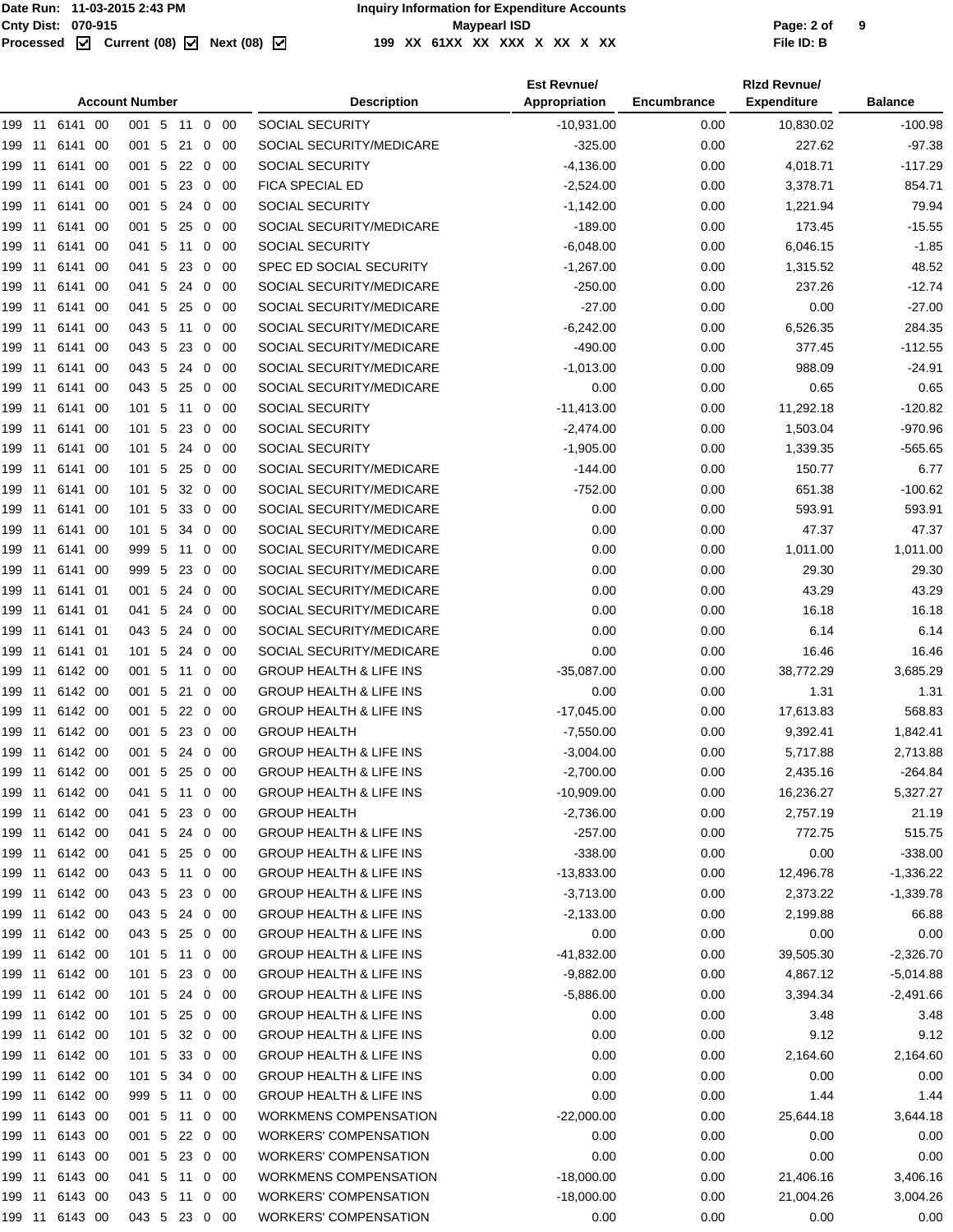|        |    |                |      | <b>Account Number</b> |            |                          |      | <b>Description</b>                    | <b>Est Revnue/</b><br>Appropriation | Encumbrance | <b>Rizd Revnue/</b><br><b>Expenditure</b> | <b>Balance</b> |
|--------|----|----------------|------|-----------------------|------------|--------------------------|------|---------------------------------------|-------------------------------------|-------------|-------------------------------------------|----------------|
|        |    | 199 11 6143 00 |      | 043 5 25 0 00         |            |                          |      | <b>WORKERS' COMPENSATION</b>          | 0.00                                | 0.00        | 0.00                                      | 0.00           |
| 199 11 |    | 6143 00        |      | 101 5                 | 11         | 0                        | -00  | <b>WORKMENS COMPENSATION</b>          | $-22,000.00$                        | 0.00        | 26,055.71                                 | 4,055.71       |
| 199 11 |    | 6143 00        |      | 101 5                 | $33\quad0$ |                          | -00  | <b>WORKERS' COMPENSATION</b>          | 0.00                                | 0.00        | 0.00                                      | 0.00           |
| 199 11 |    | 6143 00        |      | 101 5                 | 34 0       |                          | -00  | <b>WORKERS' COMPENSATION</b>          | 0.00                                | 0.00        | 0.00                                      | 0.00           |
| 199 11 |    | 6144 00        |      | 001 5 11 0            |            |                          | - 00 | TRS ON BEHALF                         | $-56, 107.00$                       | 0.00        | 52,180.01                                 | $-3,926.99$    |
| 199    | 11 | 6144 00        |      | 001 5                 | 21         | 0                        | 00   | TRS/TRS CARE ON BEHALF PAYMENT        | $-1,387.00$                         | 0.00        | 805.21                                    | $-581.79$      |
| 199 11 |    | 6144 00        |      | 001 5                 | 22         | 0                        | -00  | TRS ON BEHALF                         | $-20,858.00$                        | 0.00        | 19,706.73                                 | $-1,151.27$    |
| 199 11 |    | 6144 00        |      | 001 5                 | 23 0       |                          | - 00 | TRS ON BEHALF                         | $-13,941.00$                        | 0.00        | 15,955.39                                 | 2,014.39       |
| 199 11 |    | 6144 00        |      | 001 5                 | 24         | $\mathbf 0$              | -00  | TRS ON BEHALF                         | $-6,289.00$                         | 0.00        | 6,278.19                                  | $-10.81$       |
| 199 11 |    | 6144 00        |      | 001 5                 | 25         | $\overline{\phantom{0}}$ | -00  | TRS/TRS CARE ON BEHALF PAYMENT        | $-866.00$                           | 0.00        | 720.00                                    | $-146.00$      |
| 199 11 |    | 6144 00        |      | 041 5                 | 11 0       |                          | - 00 | TRS ON BEHALF                         | $-31,440.00$                        | 0.00        | 29,474.45                                 | $-1,965.55$    |
| 199    | 11 | 6144           | 00   | 041 5                 | 23         | $\mathbf 0$              | 00   | TRS ON BEHALF                         | $-6,624.00$                         | 0.00        | 6,398.38                                  | $-225.62$      |
| 199 11 |    | 6144           | -00  | 041 5                 | 24         | 0                        | 00   | TRS ON BEHALF                         | $-1,193.00$                         | 0.00        | 1,083.46                                  | $-109.54$      |
| 199 11 |    | 6144 00        |      | 041 5                 | 25         | $\overline{0}$           | -00  | TRS/TRS CARE ON BEHALF PAYMENT        | $-181.00$                           | 0.00        | 0.00                                      | $-181.00$      |
| 199 11 |    | 6144 00        |      | 043 5                 | 11         | $\mathbf 0$              | -00  | <b>TRS/TRS CARE ON BEHALF PAYMENT</b> | $-32,580.00$                        | 0.00        | 31,163.86                                 | $-1,416.14$    |
| 199 11 |    | 6144 00        |      | 043 5                 | 230        |                          | - 00 | TRS/TRS CARE ON BEHALF PAYMENT        | $-2,931.00$                         | 0.00        | 2,040.52                                  | $-890.48$      |
| 199 11 |    | 6144 00        |      | 043 5                 | 24 0       |                          | - 00 | <b>TRS/TRS CARE ON BEHALF PAYMENT</b> | $-5,303.00$                         | 0.00        | 5,020.56                                  | $-282.44$      |
| 199    | 11 | 6144           | -00  | 043 5                 | 25         | $\overline{0}$           | -00  | TRS ON-BEHALF BENEFIT                 | 0.00                                | 0.00        | 3.27                                      | 3.27           |
| 199 11 |    | 6144 00        |      | 101 5                 | 11         | 0                        | -00  | TRS ON BEHALF                         | $-60,877.00$                        | 0.00        | 56,137.35                                 | $-4,739.65$    |
| 199 11 |    | 6144 00        |      | 101 5                 | 23         | $\overline{0}$           | - 00 | TRS ON BEHALF                         | $-13,518.00$                        | 0.00        | 7,397.43                                  | $-6,120.57$    |
| 199 11 |    | 6144 00        |      | 101 5                 | 24         | $\mathbf 0$              | -00  | TRS ON BEHALF                         | $-9,979.00$                         | 0.00        | 6,580.01                                  | $-3,398.99$    |
| 199 11 |    | 6144 00        |      | 101 5                 | 25 0       |                          | - 00 | TRS/TRS CARE ON BEHALF PAYMENT        | $-772.00$                           | 0.00        | 727.15                                    | $-44.85$       |
| 199 11 |    | 6144 00        |      | 101 5                 | $32\quad0$ |                          | - 00 | TRS/TRS CARE ON BEHALF PAYMENT        | $-3,820.00$                         | 0.00        | 3,115.15                                  | $-704.85$      |
| 199    | 11 | 6144           | -00  | 101 5                 | 33         | $\mathbf 0$              | 00   | TRS ON-BEHALF BENEFIT                 | 0.00                                | 0.00        | 3,006.40                                  | 3,006.40       |
| 199 11 |    | 6144           | -00  | 999 5                 | 11         | 0                        | 00   | TRS ON-BEHALF BENEFIT                 | 0.00                                | 0.00        | 23.46                                     | 23.46          |
| 199 11 |    | 6144 00        |      | 999 5                 | 23         | $\overline{0}$           | -00  | TRS ON-BEHALF BENEFIT                 | 0.00                                | 0.00        | 3.56                                      | 3.56           |
| 199 11 |    | 6144 01        |      | 001 5                 | 24         | $\mathbf 0$              | 00   | TRS ON-BEHALF BENEFIT                 | 0.00                                | 0.00        | 166.14                                    | 166.14         |
| 199 11 |    | 6144 01        |      | 041 5                 | 24 0       |                          | -00  | TRS ON-BEHALF BENEFIT                 | 0.00                                | 0.00        | 81.96                                     | 81.96          |
| 199 11 |    | 6144 01        |      | 043 5                 | 24         | $\overline{0}$           | -00  | TRS ON-BEHALF BENEFIT                 | 0.00                                | 0.00        | 34.05                                     | 34.05          |
| 199    | 11 | 6144 01        |      | 101 5                 | 24         | 0                        | 00   | TRS ON-BEHALF BENEFIT                 | 0.00                                | 0.00        | 88.14                                     | 88.14          |
| 199 11 |    | 6145           | - 00 | 001 5                 | $22 \ 0$   |                          | 00   | UNEMPLOYMENT COMPENSATION             | 0.00                                | 0.00        | 0.00                                      | 0.00           |
|        |    | 199 11 6145 00 |      | 001 5 23 0 00         |            |                          |      | UNEMPLOYMENT COMPENSATION             | 0.00                                | 0.00        | 0.00                                      | 0.00           |
| 199    | 11 | 6145 00        |      | 043 5                 | 23 0       |                          | - 00 | UNEMPLOYMENT COMPENSATION             | 0.00                                | 0.00        | 0.00                                      | 0.00           |
|        |    | 199 11 6145 00 |      | 043 5                 | 25 0 00    |                          |      | UNEMPLOYMENT COMPENSATION             | 0.00                                | 0.00        | 0.00                                      | 0.00           |
|        |    | 199 11 6145 00 |      | 101 5 33 0 00         |            |                          |      | UNEMPLOYMENT COMPENSATION             | 0.00                                | 0.00        | 0.00                                      | 0.00           |
| 199 11 |    | 6145 00        |      | 101 5                 | 34 0 00    |                          |      | UNEMPLOYMENT COMPENSATION             | 0.00                                | 0.00        | 0.00                                      | 0.00           |
|        |    | 199 11 6146 00 |      | 001 5                 | 11 0       |                          | - 00 | TEACHER RETIREMENT                    | $-21,747.00$                        | 0.00        | 21,922.13                                 | 175.13         |
| 199 11 |    | 6146 00        |      | 001 5                 | 21 0 00    |                          |      | <b>TEACHER RETIREMENT/TRS CARE</b>    | $-380.00$                           | 0.00        | 245.50                                    | $-134.50$      |
| 199 11 |    | 6146 00        |      | 001 5                 | 22 0 00    |                          |      | <b>TRS</b>                            | $-8,777.00$                         | 0.00        | 8,788.58                                  | 11.58          |
| 199 11 |    | 6146 00        |      | 001 5 23 0 00         |            |                          |      | <b>TRS</b>                            | $-4,691.00$                         | 0.00        | 6,211.00                                  | 1,520.00       |
| 199 11 |    | 6146 00        |      | 001 5 24 0 00         |            |                          |      | <b>TRS</b>                            | $-2,266.00$                         | 0.00        | 2,445.63                                  | 179.63         |
| 199 11 |    | 6146 00        |      | 001 5                 | 25 0 00    |                          |      | TEACHER RETIREMENT/TRS CARE           | $-533.00$                           | 0.00        | 493.83                                    | $-39.17$       |
|        |    | 199 11 6146 00 |      | 041 5 11 0            |            |                          | - 00 | TRS MATCHING                          | $-12,054.00$                        | 0.00        | 11,981.54                                 | -72.46         |
| 199 11 |    | 6146 00        |      | 041 5                 | 23 0 00    |                          |      | PAYROLL EXPENDITURES CREATE           | $-2,041.00$                         | 0.00        | 2,090.75                                  | 49.75          |
| 199 11 |    | 6146 00        |      | 041 5                 | 24 0 00    |                          |      | TEACHER RETIREMENT/TRS CARE           | -482.00                             | 0.00        | 471.09                                    | $-10.91$       |
|        |    | 199 11 6146 00 |      | 041 5 25 0 00         |            |                          |      | <b>TEACHER RETIREMENT/TRS CARE</b>    | $-48.00$                            | 0.00        | 0.00                                      | $-48.00$       |
|        |    | 199 11 6146 00 |      | 043 5 11 0 00         |            |                          |      | TEACHER RETIREMENT/TRS CARE           | $-12,033.00$                        | 0.00        | 12,683.70                                 | 650.70         |
| 199 11 |    | 6146 00        |      | 043 5                 | 23 0 00    |                          |      | TEACHER RETIREMENT/TRS CARE           | -770.00                             | 0.00        | 580.56                                    | $-189.44$      |
|        |    | 199 11 6146 00 |      | 043 5                 | 24 0 00    |                          |      | TEACHER RETIREMENT/TRS CARE           | $-1,905.00$                         | 0.00        | 1,914.29                                  | 9.29           |
| 199 11 |    | 6146 00        |      | 043 5 25 0 00         |            |                          |      | <b>TEACHER RETIREMENT/TRS CARE</b>    | 0.00                                | 0.00        | 0.86                                      | 0.86           |
| 199 11 |    | 6146 00        |      | 101 5 11 0 00         |            |                          |      | TEACHER RETIREMENT                    | $-23,080.00$                        | 0.00        | 20,991.62                                 | $-2,088.38$    |
| 199 11 |    | 6146 00        |      | 101 5 23 0 00         |            |                          |      | TEACHER RETIREMENT                    | $-4,721.00$                         | 0.00        | 3,058.42                                  | $-1,662.58$    |
| 199 11 |    | 6146 00        |      | 101 5 24 0 00         |            |                          |      | TEACHER RETIREMENT                    | $-3,958.00$                         | 0.00        | 2,889.23                                  | $-1,068.77$    |
| 199 11 |    | 6146 00        |      | 101 5 25 0 00         |            |                          |      | TEACHER RETIREMENT/TRS CARE           | $-203.00$                           | 0.00        | 202.92                                    | $-0.08$        |
|        |    | 199 11 6146 00 |      | 101 5 32 0 00         |            |                          |      | TEACHER RETIREMENT/TRS CARE           | $-1,238.00$                         | 0.00        | 1,102.99                                  | $-135.01$      |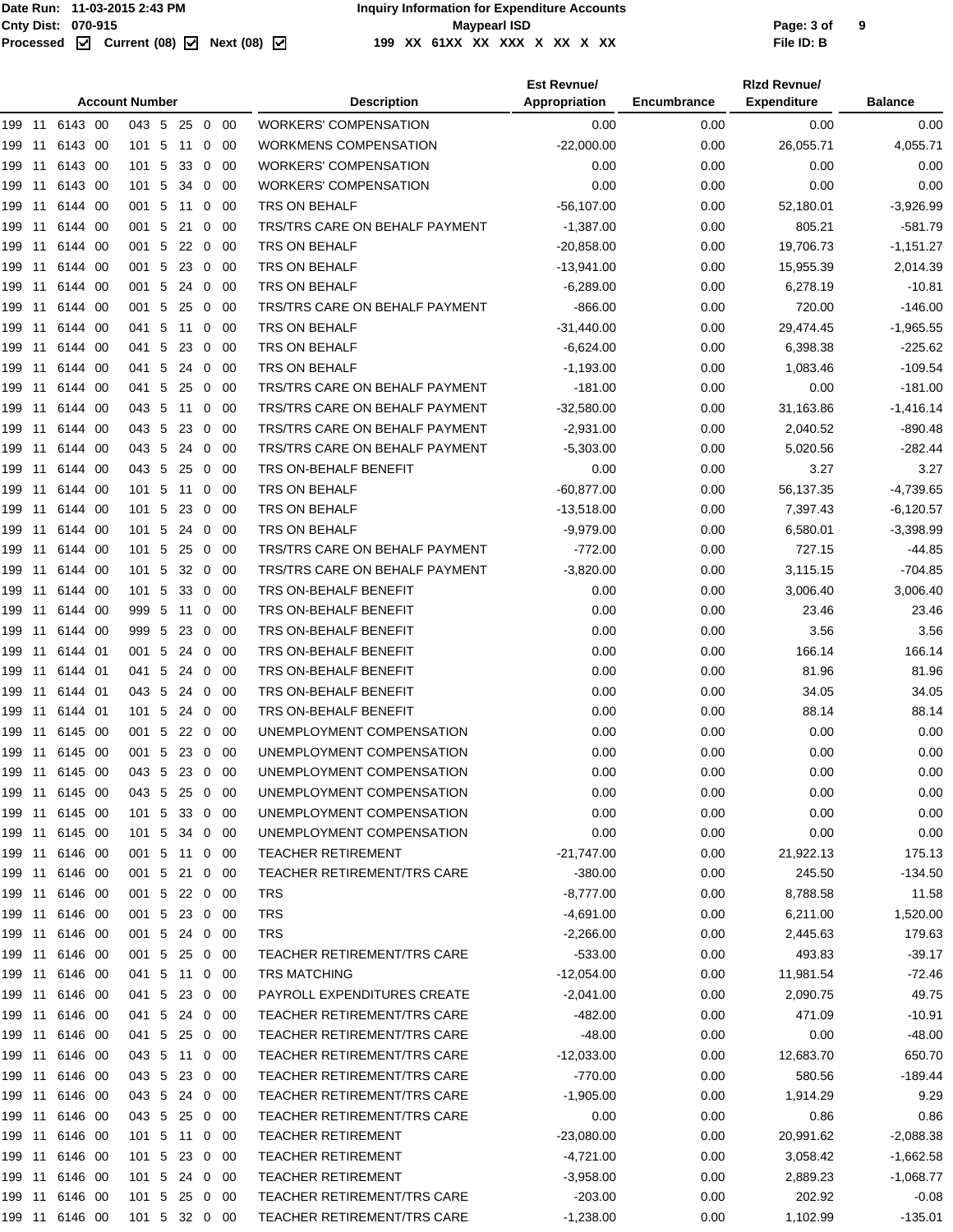### Cnty Dist: 070-915<br> **Page: 4 of**<br>
Processed **M** Current (08) M Next (08) M 199 XX 61XX XX XX X XX X XX XX **199 XX 61XX XX XXX X XX X XX File ID: B**

|                |            | <b>Account Number</b> |    |    |              |             | <b>Description</b>                 | <b>Est Revnue/</b><br>Appropriation | <b>Encumbrance</b> | <b>Rizd Revnue/</b><br><b>Expenditure</b> | <b>Balance</b> |  |
|----------------|------------|-----------------------|----|----|--------------|-------------|------------------------------------|-------------------------------------|--------------------|-------------------------------------------|----------------|--|
| 199<br>11      | 6146 00    | 101 5                 |    |    |              | 33 0 00     | <b>TEACHER RETIREMENT/TRS CARE</b> | 0.00                                | 0.00               | 1,145.20                                  | 1,145.20       |  |
| 11             | 6146 00    | $101 \quad 5$         |    | 34 |              | $0\quad 00$ | <b>TEACHER RETIREMENT/TRS CARE</b> | 0.00                                | 0.00               | 18.87                                     | 18.87          |  |
| 199            |            |                       |    |    |              |             | <b>TEACHER RETIREMENT/TRS CARE</b> |                                     |                    |                                           |                |  |
| 199<br>11      | 6146 00    | 999 5                 |    | 11 | $\mathbf{0}$ | - 00        |                                    | 0.00                                | 0.00               | 135.38                                    | 135.38         |  |
| 199<br>11      | 6146 00    | 999 5                 |    | 23 | 0            | -00         | <b>TEACHER RETIREMENT/TRS CARE</b> | 0.00                                | 0.00               | 34.52                                     | 34.52          |  |
| 199<br>11      | 6146 01    | 001 5                 |    | 24 | 0            | -00         | <b>TEACHER RETIREMENT/TRS CARE</b> | 0.00                                | 0.00               | 44.50                                     | 44.50          |  |
| 199<br>11      | 6146 01    | 041 5                 |    | 24 |              | $0\quad 00$ | <b>TEACHER RETIREMENT/TRS CARE</b> | 0.00                                | 0.00               | 21.77                                     | 21.77          |  |
| 199<br>11      | 6146 01    | 043                   | -5 | 24 | 0            | -00         | <b>TEACHER RETIREMENT/TRS CARE</b> | 0.00                                | 0.00               | 8.73                                      | 8.73           |  |
| 199<br>11      | 6146 01    | 101 5                 |    | 24 | $\mathbf{0}$ | - 00        | <b>TEACHER RETIREMENT/TRS CARE</b> | 0.00                                | 0.00               | 23.91                                     | 23.91          |  |
| 199<br>11      | 6149 00    | 001 5                 |    | 22 |              | $0\quad 00$ | <b>EMPLOYEE BENEFITS</b>           | 0.00                                | 0.00               | 0.00                                      | 0.00           |  |
| 199<br>11      | 6149 00    | 001 5                 |    | 23 | $\mathbf{0}$ | - 00        | <b>EMPLOYEE BENEFITS</b>           | 0.00                                | 0.00               | 0.00                                      | 0.00           |  |
| 199<br>11      | 6149 00    | 043 5                 |    | 23 |              | $0\quad 00$ | <b>EMPLOYEE BENEFITS</b>           | 0.00                                | 0.00               | 0.00                                      | 0.00           |  |
| 199<br>11      | 6149 00    | 043 5                 |    | 25 |              | $0\quad 00$ | <b>EMPLOYEE BENEFITS</b>           | 0.00                                | 0.00               | 0.00                                      | 0.00           |  |
| 199<br>11      | 6149 00    | 101 5                 |    | 33 | 0            | -00         | <b>EMPLOYEE BENEFITS</b>           | 0.00                                | 0.00               | 0.00                                      | 0.00           |  |
| 199<br>11      | 6149 00    | $101 \quad 5$         |    | 34 | $\mathbf{0}$ | -00         | <b>EMPLOYEE BENEFITS</b>           | 0.00                                | 0.00               | 0.00                                      | 0.00           |  |
| 199            | 12 6129 00 | 001 5                 |    | 11 | $\mathbf{0}$ | -00         | SUPPORT PERSONNEL WAGES            | 0.00                                | 0.00               | 1,949.24                                  | 1,949.24       |  |
| 199            | 12 6129 00 | 001 5                 |    | 99 | 0            | 00          | SUPPORT PERSONNEL WAGES            | 0.00                                | 0.00               | 0.00                                      | 0.00           |  |
| 199            | 12 6129 00 | 041 5                 |    | 11 | 0            | -00         | SUPPORT PERSONNEL WAGES            | $-15,351.00$                        | 0.00               | 16,350.96                                 | 999.96         |  |
| 199            | 12 6129 00 | 043 5                 |    | 11 |              | $0\quad 00$ | SUPPORT PERSONNEL WAGES            | 0.00                                | 0.00               | 271.69                                    | 271.69         |  |
| 199            | 12 6129 00 | 101                   | -5 | 11 | 0            | 00          | PARAPROFESSIONAL SALARY            | $-35,200.00$                        | 0.00               | 33,470.97                                 | $-1,729.03$    |  |
| 199            | 12 6141 00 | 001 5                 |    | 11 | $\mathbf{0}$ | - 00        | SOCIAL SECURITY/MEDICARE           | 0.00                                | 0.00               | 18.33                                     | 18.33          |  |
| 199            | 12 6141 00 | 001 5                 |    | 99 |              | $0\quad 00$ | SOCIAL SECURITY/MEDICARE           | 0.00                                | 0.00               | 0.00                                      | 0.00           |  |
| 199            | 12 6141 00 | 041 5                 |    | 11 | 0            | -00         | SOCIAL SECURITY/MEDICARE           | $-223.00$                           | 0.00               | 237.01                                    | 14.01          |  |
| 199            | 12 6141 00 | 043 5                 |    | 11 | $\mathbf{0}$ | -00         | SOCIAL SECURITY/MEDICARE           | 0.00                                | 0.00               | 3.95                                      | 3.95           |  |
| 199            | 12 6141 00 | 101 5                 |    | 11 |              | $0\quad 00$ | SOCIAL SECURITY                    | $-430.00$                           | 0.00               | 405.93                                    | $-24.07$       |  |
| 199            | 12 6142 00 | 001 5                 |    | 11 | 0            | -00         | <b>GROUP HEALTH &amp; LIFE INS</b> | 0.00                                | 0.00               | 0.00                                      | 0.00           |  |
| 199            | 12 6142 00 | 001                   | -5 | 99 | 0            | -00         | <b>GROUP HEALTH &amp; LIFE INS</b> | 0.00                                | 0.00               | 0.00                                      | 0.00           |  |
| 199            | 12 6142 00 | 041 5                 |    | 11 | $\mathbf{0}$ | -00         | <b>GROUP HEALTH &amp; LIFE INS</b> | $-2,700.00$                         | 0.00               | 4.15                                      | $-2,695.85$    |  |
| 199            | 12 6142 00 | 043 5                 |    | 11 | 0            | -00         | <b>GROUP HEALTH &amp; LIFE INS</b> | 0.00                                | 0.00               | 0.00                                      | 0.00           |  |
| 199            | 12 6142 00 | 101 5                 |    | 11 | $\mathbf{0}$ | - 00        | <b>GROUP HEALTH &amp; LIFE INS</b> | $-2,700.00$                         | 0.00               | 2,711.52                                  | 11.52          |  |
| 199            | 12 6143 00 | 001 5                 |    | 11 |              | $0\quad 00$ | <b>WORKERS' COMPENSATION</b>       | 0.00                                | 0.00               | 0.00                                      | 0.00           |  |
| 199            | 12 6143 00 | 001                   | 5  | 99 | $\mathbf{0}$ | - 00        | <b>WORKERS' COMPENSATION</b>       | 0.00                                | 0.00               | 0.00                                      | 0.00           |  |
| 199 12 6143 00 |            | 043 5 11              |    |    |              | $0\quad 00$ | <b>WORKERS' COMPENSATION</b>       | 0.00                                | 0.00               | 0.00                                      | 0.00           |  |
| 199            | 12 6144 00 | 041                   | 5  | 11 | $\mathbf 0$  | 00          | TRS/TRS CARE ON BEHALF PAYMENT     | $-1,197.00$                         | 0.00               | 1,127.57                                  | $-69.43$       |  |
| 199            | 12 6144 00 | $101 \quad 5$         |    | 11 |              | $0\quad 00$ | TRS ON BEHALF                      | $-2,746.00$                         | 0.00               | 2,596.95                                  | $-149.05$      |  |
|                | 12 6145 00 | 001 5 11 0 00         |    |    |              |             | UNEMPLOYMENT COMPENSATION          | 0.00                                |                    |                                           | 0.00           |  |
| 199            |            |                       |    |    |              |             |                                    |                                     | 0.00               | 0.00                                      |                |  |
| 199            | 12 6145 00 | 001 5                 |    | 99 |              | $0\quad 00$ | UNEMPLOYMENT COMPENSATION          | 0.00                                | 0.00               | 0.00                                      | 0.00           |  |
| 199            | 12 6145 00 | 043 5 11              |    |    |              | $0\quad 00$ | UNEMPLOYMENT COMPENSATION          | 0.00                                | 0.00               | 0.00                                      | 0.00           |  |
| 199            | 12 6146 00 | 001 5                 |    | 11 |              | $0\quad 00$ | TEACHER RETIREMENT/TRS CARE        | 0.00                                | 0.00               | 10.72                                     | 10.72          |  |
| 199 12 6146 00 |            | 001 5                 |    | 99 |              | $0\quad00$  | <b>TEACHER RETIREMENT/TRS CARE</b> | 0.00                                | 0.00               | 0.00                                      | 0.00           |  |
| 199            | 12 6146 00 | 041 5                 |    | 11 |              | $0\quad 00$ | TEACHER RETIREMENT/TRS CARE        | $-315.00$                           | 0.00               | 320.14                                    | 5.14           |  |
| 199 12 6146 00 |            | 043 5 11 0 00         |    |    |              |             | <b>TEACHER RETIREMENT/TRS CARE</b> | 0.00                                | 0.00               | 1.50                                      | 1.50           |  |
| 199 12 6146 00 |            | 101 5 11              |    |    |              | $0\quad 00$ | PAYROLL EXPENDITURES CREATE        | $-722.00$                           | 0.00               | 714.40                                    | $-7.60$        |  |
| 199            | 12 6149 00 | 001 5 11              |    |    |              | $0\quad 00$ | <b>EMPLOYEE BENEFITS</b>           | 0.00                                | 0.00               | 0.00                                      | 0.00           |  |
| 199            | 12 6149 00 | 001 5                 |    | 99 |              | $0\quad 00$ | <b>EMPLOYEE BENEFITS</b>           | 0.00                                | 0.00               | 0.00                                      | 0.00           |  |
| 199 12 6149 00 |            | 043 5 11              |    |    |              | $0\quad 00$ | <b>EMPLOYEE BENEFITS</b>           | 0.00                                | 0.00               | 0.00                                      | 0.00           |  |
| 199 21 6119 00 |            | 001 5                 |    | 11 |              | $0\quad 00$ | <b>CURRICULLUM BUILDING</b>        | $-1,500.00$                         | 0.00               | 0.00                                      | $-1,500.00$    |  |
| 199 21 6119 00 |            | 041 5 11              |    |    |              | $0\quad 00$ | <b>CURRICULLUM BUILDING</b>        | $-1,100.00$                         | 0.00               | 0.00                                      | $-1,100.00$    |  |
| 199 21         | 6119 00    | 043 5 11              |    |    |              | $0\quad 00$ | <b>CURRICULLUM BUILDING</b>        | $-1,000.00$                         | 0.00               | 150.00                                    | $-850.00$      |  |
| 199 21         | 6119 00    | 101 5 11              |    |    |              | $0\quad 00$ | <b>CURRICULLUM BUILDING</b>        | $-1,000.00$                         | 0.00               | 0.00                                      | $-1,000.00$    |  |
| 199 21 6119 00 |            | 999 5                 |    |    |              | 23 0 00     | PROFESSIONAL SALARY                | -78,360.00                          | 0.00               | 81,330.00                                 | 2,970.00       |  |
| 199 21 6141 00 |            | 043 5 11              |    |    |              | $0\quad 00$ | SOCIAL SECURITY/MEDICARE           | $-2.00$                             | 0.00               | 1.89                                      | $-0.11$        |  |
| 199 21         | 6141 00    | 999 5 23              |    |    |              | $0\quad00$  | SOCIAL SECURITY/MEDICARE           | $-1,118.00$                         | 0.00               | 1,116.13                                  | $-1.87$        |  |
| 199 21 6142 00 |            | 999 5 23 0 00         |    |    |              |             | <b>GROUP HEALTH &amp; LIFE INS</b> | $-250.00$                           | 0.00               | 231.72                                    | $-18.28$       |  |
| 199 21         | 6144 00    | 043 5 11              |    |    |              | $0\quad00$  | TRS ON-BEHALF BENEFIT              | $-20.00$                            | 0.00               | 10.88                                     | $-9.12$        |  |
| 199 21         | 6144 00    | 999 5 23 0 00         |    |    |              |             | TRS ON-BEHALF BENEFIT              | $-4,570.00$                         | 0.00               | 4,525.66                                  | $-44.34$       |  |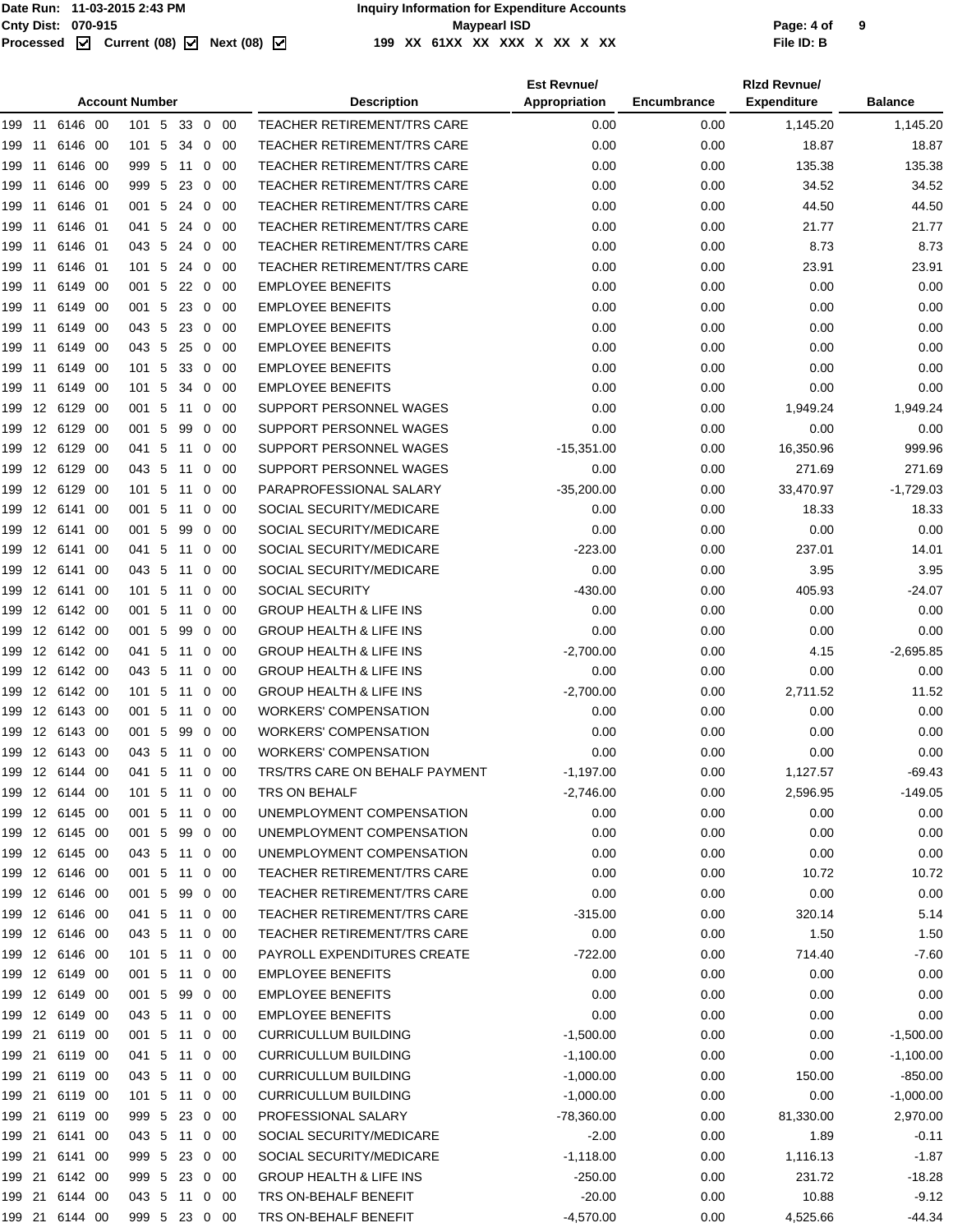| <b>Account Number</b>                                       |      | <b>Description</b>                      | <b>Est Revnue/</b><br>Appropriation | Encumbrance  | <b>Rizd Revnue/</b><br><b>Expenditure</b> | <b>Balance</b> |
|-------------------------------------------------------------|------|-----------------------------------------|-------------------------------------|--------------|-------------------------------------------|----------------|
| 6146 00<br>043 5 11 0 00<br>199 21                          |      | <b>TEACHER RETIREMENT/TRS CARE</b>      | $-10.00$                            | 0.00         | 2.86                                      | $-7.14$        |
| 6146 00<br>999 5 23<br>199 21<br>$\mathbf 0$                | -00  | TEACHER RETIREMENT/TRS CARE             | $-2,944.00$                         | 0.00         | 2,904.07                                  | $-39.93$       |
| 23<br>101 5<br>99<br>6117 00<br>$\mathbf 0$<br>199          | -00  | <b>EARLY RESIGNATION/STATE DAYS</b>     | 0.00                                | 0.00         | 2,759.76                                  | 2.759.76       |
| 23<br>001 5<br>199<br>6119 00<br>11<br>$\mathbf 0$          | -00  | PROFESSIONAL SALARY                     | $-102,855.00$                       | 0.00         | 100,989.08                                | $-1,865.92$    |
| 001 5<br>199<br>23<br>6119 00<br>22<br>$\overline{0}$       | -00  | <b>TEACHER &amp; OTHR PROF WAGES</b>    | $-9,120.00$                         | 0.00         | 9,264.14                                  | 144.14         |
| 23<br>6119 00<br>041 5<br>199<br>11<br>$\mathbf 0$          | -00  | PROFESSIONAL SALARIES                   | $-68,952.00$                        | 0.00         | 69,606.83                                 | 654.83         |
| 23<br>6119 00<br>043 5<br>199<br>11<br>$\mathbf 0$          | -00  | PROFESSIONAL SALARIES                   | $-60,000.00$                        | 0.00         | 65,520.00                                 | 5,520.00       |
| 6119 00<br>101 5<br>199<br>-23<br>11<br>$\mathbf 0$         | -00  | PROFESSIONAL SALARIES                   | $-120, 152.00$                      | 0.00         | 120,266.83                                | 114.83         |
| 23<br>6129<br>- 00<br>001 5<br>11<br>199<br>0               | 00   | PARAPROFESSIONAL SALARIES               | $-35,930.00$                        | 0.00         | 35,930.00                                 | 0.00           |
| 23<br>001 5<br>199<br>6129<br>- 00<br>22<br>$\mathbf 0$     | -00  | SUPPORT PERSONNEL WAGES                 | 0.00                                | 0.00         | 0.00                                      | 0.00           |
| 041 5<br>-23<br>6129 00<br>11<br>$\mathbf 0$<br>199         | -00  | PARAPROFESSIONAL SALARIES               | $-36,841.00$                        | 0.00         | 36,870.88                                 | 29.88          |
| 23<br>6129 00<br>043 5<br>199<br>11<br>$\mathbf 0$          | -00  | PARAPROFESSIONAL SALARIES               | $-16,600.00$                        | 0.00         | 16,360.00                                 | $-240.00$      |
| 23<br>6129 00<br>101 5<br>199<br>11 0                       | -00  | PARAPROFESSIONAL SALARIES               | $-42,470.00$                        | 0.00         | 42,615.48                                 | 145.48         |
| 001 5<br>199<br>23<br>6141 00<br>11<br>$\mathbf 0$          | -00  | <b>SOCIAL SECURITY</b>                  | $-1,784.00$                         | 0.00         | 1,821.29                                  | 37.29          |
| 23<br>00<br>001 5<br>22<br>6141<br>199<br>0                 | -00  | SOCIAL SECURITY/MEDICARE                | $-126.00$                           | 0.00         | 127.39                                    | 1.39           |
| 23<br>041 5<br>199<br>6141<br>- 00<br>11<br>$\mathbf 0$     | -00  | <b>SOCIAL SECURITY</b>                  | $-1,427.00$                         | 0.00         | 1,380.48                                  | $-46.52$       |
| 043 5<br>199<br>-23<br>6141 00<br>11<br>$\mathbf{0}$        | -00  | SOCIAL SECURITY/MEDICARE                | $-1,053.00$                         | 0.00         | 1,116.55                                  | 63.55          |
| 23<br>6141 00<br>101 5<br>199<br>11<br>$\mathbf{0}$         | -00  | SOCIAL SECURITY                         | $-2,295.00$                         | 0.00         | 2,293.84                                  | $-1.16$        |
| 23<br>6141 00<br>$101 \quad 5$<br>99<br>199<br>$\mathbf{0}$ | -00  | SOCIAL SECURITY/MEDICARE                | 0.00                                | 0.00         | 40.02                                     | 40.02          |
| 6142 00<br>001 5 11 0<br>199<br>-23                         | -00  | <b>GROUP HEALTH &amp; LIFE INS</b>      | $-8,829.00$                         | 0.00         | 6,262.86                                  | $-2,566.14$    |
| 23<br>6142 00<br>001 5<br>22<br>199<br>0                    | -00  | <b>GROUP HEALTH &amp; LIFE INS</b>      | $-324.00$                           | 0.00         | 329.22                                    | 5.22           |
| 23<br>041 5<br>199<br>6142 00<br>11<br>$\overline{0}$       | -00  | <b>GROUP HEALTH</b>                     | $-2,700.00$                         | 0.00         | 3,163.97                                  | 463.97         |
| 043 5<br>23<br>6142 00<br>11<br>$\mathbf 0$<br>199          | -00  | <b>GROUP HEALTH &amp; LIFE INS</b>      | $-2,700.00$                         | 0.00         | 2,711.52                                  | 11.52          |
| 23<br>6142 00<br>101 5<br>199<br>11<br>$\mathbf 0$          | -00  | <b>GROUP HEALTH/LIFE</b>                | $-5,365.00$                         | 0.00         | 5,425.32                                  | 60.32          |
| 23<br>6142 00<br>101 5<br>199<br>99<br>$\mathbf 0$          | -00  | <b>GROUP HEALTH &amp; LIFE INS</b>      | 0.00                                | 0.00         | 0.00                                      | 0.00           |
| 6143 00<br>001 5<br>199<br>23<br>22 0                       | -00  | <b>WORKERS' COMPENSATION</b>            | 0.00                                | 0.00         | 0.00                                      | 0.00           |
| 23<br>6143 00<br>043 5<br>199<br>11<br>0                    | -00  | <b>WORKERS' COMPENSATION</b>            | 0.00                                | 0.00         | 0.00                                      | 0.00           |
| 23<br>$101 \quad 5$<br>99<br>199<br>6143 00<br>$\mathbf{0}$ | -00  | <b>WORKERS' COMPENSATION</b>            | 0.00                                | 0.00         | 0.00                                      | 0.00           |
| 001 5<br>199<br>-23<br>6144 00<br>11<br>$\mathbf 0$         | -00  | <b>TRS ON BEHALF</b>                    | $-8,875.00$                         | 0.00         | 8,261.28                                  | $-613.72$      |
| 23<br>001 5<br>22<br>199<br>6144 00<br>$\overline{0}$       | -00  | TRS ON-BEHALF BENEFIT                   | $-545.00$                           | 0.00         | 532.09                                    | $-12.91$       |
| 23<br>041 5<br>199<br>6144 00<br>11<br>$\mathbf 0$          | -00  | TRS ON BEHALF                           | $-6,803.00$                         | 0.00         | 6,411.18                                  | $-391.82$      |
| 043 5 11 0 00<br>199 23<br>6144 00                          |      | TRS/TRS CARE ON BEHALF PAYMENT          |                                     | 0.00         |                                           | 11.65          |
| 199 23 6144 00<br>101 5 11 0 00                             |      | TRS ON BEHALF                           | $-5,501.00$                         |              | 5,512.65                                  | -670.76        |
| 199 23 6145 00<br>001 5 22 0 00                             |      | UNEMPLOYMENT COMPENSATION               | $-11,522.00$<br>0.00                | 0.00<br>0.00 | 10,851.24<br>0.00                         | 0.00           |
| 199 23 6145 00                                              |      | UNEMPLOYMENT COMPENSATION               |                                     | 0.00         |                                           | 0.00           |
| 043 5 11 0 00<br>199 23 6145 00<br>101 5 99 0 00            |      |                                         | 0.00<br>0.00                        | 0.00         | 0.00<br>0.00                              | 0.00           |
| 199 23 6146 00<br>001 5 11 0 00                             |      | UNEMPLOYMENT COMPENSATION<br><b>TRS</b> | $-4,405.00$                         | 0.00         |                                           | $-176.41$      |
|                                                             |      |                                         |                                     |              | 4,228.59                                  |                |
| 199 23 6146 00<br>001 5 22 0 00                             |      | <b>TEACHER RETIREMENT/TRS CARE</b>      | $-317.00$                           | 0.00         | 313.12                                    | $-3.88$        |
| 199 23<br>6146 00<br>041 5 11 0 00                          |      | <b>TEACHER RETIREMENT</b>               | $-3,298.00$                         | 0.00         | 3,305.65                                  | 7.65           |
| 199 23 6146 00<br>043 5 11 0 00                             |      | TEACHER RETIREMENT/TRS CARE             | $-1,939.00$                         | 0.00         | 2,039.33                                  | 100.33         |
| 199 23 6146 00<br>101 5 11 0 00                             |      | <b>TEACHER RETIREMENT</b>               | $-4,240.00$                         | 0.00         | 4,249.41                                  | 9.41           |
| 199 23 6146 00<br>101 5 99 0 00                             |      | <b>TEACHER RETIREMENT/TRS CARE</b>      | 0.00                                | 0.00         | 0.00                                      | 0.00           |
| 199 23 6149 00<br>001 5 22 0 00                             |      | <b>EMPLOYEE BENEFITS</b>                | 0.00                                | 0.00         | 0.00                                      | 0.00           |
| 199 23 6149 00<br>043 5 11 0 00                             |      | <b>EMPLOYEE BENEFITS</b>                | 0.00                                | 0.00         | 0.00                                      | 0.00           |
| 199 23 6149 00<br>101 5 99                                  | 0 00 | <b>EMPLOYEE BENEFITS</b>                | 0.00                                | 0.00         | 0.00                                      | 0.00           |
| 199 31 6119 00<br>001 5 23 0 00                             |      | PROFESSIONAL SALARIES                   | 0.00                                | 0.00         | 2,207.48                                  | 2,207.48       |
| 6119 00<br>199 31<br>001 5 31 0 00                          |      | <b>TEACHER &amp; OTHR PROF WAGES</b>    | $-31,200.00$                        | 0.00         | 32,489.95                                 | 1,289.95       |
| 199 31<br>6119 00<br>041 5 11 0 00                          |      | <b>TEACHER &amp; OTHR PROF WAGES</b>    | $-15,600.00$                        | 0.00         | 16,499.81                                 | 899.81         |
| 199 31<br>6119 00<br>043 5 11 0 00                          |      | <b>TEACHER &amp; OTHER PROF WAGES</b>   | $-7,800.00$                         | 0.00         | 8,010.24                                  | 210.24         |
| 199 31<br>6119 00<br>101 5 11 0 00                          |      | <b>TEACHER &amp; OTHR PROF WAGES</b>    | 0.00                                | 0.00         | 0.00                                      | 0.00           |
| 199 31<br>6119 00<br>101 5 23 0 00                          |      | <b>TEACHER &amp; OTHR PROF WAGES</b>    | $-33,212.00$                        | 0.00         | 31,258.36                                 | $-1,953.64$    |
| 199 31 6129 00<br>001 5 22 0 00                             |      | SUPPORT PERSONNEL WAGES                 | 0.00                                | 0.00         | 0.00                                      | 0.00           |
| 199 31 6129 00<br>001 5 31 0 00                             |      | SUPPORT PERSONNEL WAGES                 | $-52,800.00$                        | 0.00         | 53,459.72                                 | 659.72         |
| 199 31<br>6141 00<br>001 5 22 0 00                          |      | SOCIAL SECURITY/MEDICARE                | 0.00                                | 0.00         | 0.00                                      | 0.00           |
| 199 31 6141 00<br>001 5 23 0 00                             |      | SOCIAL SECURITY/MEDICARE                | 0.00                                | 0.00         | 23.35                                     | 23.35          |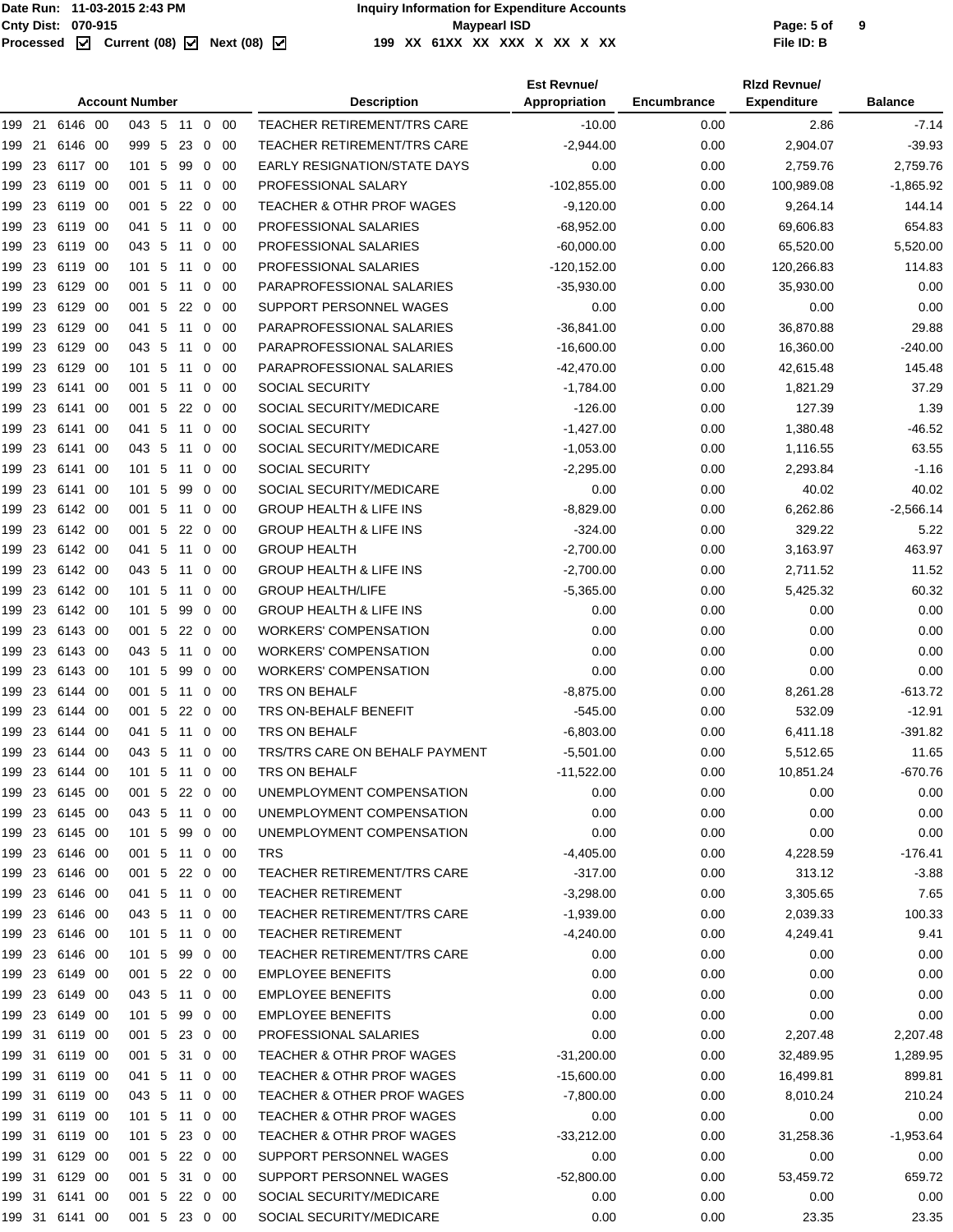|                          |                    | <b>Account Number</b> |                 |          |                     |             | <b>Description</b>                                 | <b>Est Revnue/</b><br>Appropriation | <b>Encumbrance</b> | <b>Rizd Revnuel</b><br><b>Expenditure</b> | <b>Balance</b> |
|--------------------------|--------------------|-----------------------|-----------------|----------|---------------------|-------------|----------------------------------------------------|-------------------------------------|--------------------|-------------------------------------------|----------------|
| 199 31 6141 00           |                    | 001 5                 |                 | 31 0 00  |                     |             | SOCIAL SECURITY/MEDICARE                           | $-896.00$                           | 0.00               | 928.07                                    | 32.07          |
| -31<br>199               | 6141 00            | 041 5                 |                 | 11       | $\mathbf{0}$        | -00         | SOCIAL SECURITY/MEDICARE                           | $-194.00$                           | 0.00               | 205.36                                    | 11.36          |
| 31<br>199                | 6141 00            | 043 5                 |                 | 11       | 0                   | -00         | SOCIAL SECURITY/MEDICARE                           | $-97.00$                            | 0.00               | 99.74                                     | 2.74           |
| 31<br>199                | 6141 00            | 101 5                 |                 | 11       | 0                   | -00         | SOCIAL SECURITY/MEDICARE                           | 0.00                                | 0.00               | 0.00                                      | 0.00           |
| 31<br>199                | 6141 00            | 101 5                 |                 | -23      | $\overline{0}$      | -00         | SOCIAL SECURITY/MEDICARE                           | $-464.00$                           | 0.00               | 332.34                                    | $-131.66$      |
| 31<br>199                | 6142 00            | 001 5                 |                 | 22       | $\overline{0}$      | -00         | <b>GROUP HEALTH &amp; LIFE INS</b>                 | 0.00                                | 0.00               | 0.00                                      | 0.00           |
| 199<br>31                | 6142 00            | 001 5                 |                 | 23       | $\mathbf{0}$        | -00         | <b>GROUP HEALTH &amp; LIFE INS</b>                 | 0.00                                | 0.00               | 0.00                                      | 0.00           |
| 199<br>-31               | 6142 00            | 001 5                 |                 | 31       |                     | $0\quad00$  | <b>GROUP HEALTH &amp; LIFE INS</b>                 | $-6,542.00$                         | 0.00               | 6,552.12                                  | 10.12          |
| 31<br>199                | 6142 00            | 041 5                 |                 | 11       | 0                   | -00         | <b>GROUP HEALTH &amp; LIFE INS</b>                 | $-771.00$                           | 0.00               | 783.24                                    | 12.24          |
| 31<br>199                | 6142 00            | 043 5                 |                 | 11       | $\mathbf{0}$        | -00         | <b>GROUP HEALTH &amp; LIFE INS</b>                 | $-386.00$                           | 0.00               | 380.28                                    | $-5.72$        |
| 199<br>-31               | 6142 00            | 101 5                 |                 | 11       | $\mathbf{0}$        | - 00        | <b>GROUP HEALTH &amp; LIFE INS</b>                 | 0.00                                | 0.00               | 0.00                                      | 0.00           |
| 31<br>199                | 6142 00            | $101 \quad 5$         |                 | 23       | $\mathbf 0$         | -00         | <b>GROUP HEALTH &amp; LIFE INS</b>                 | $-2,700.00$                         | 0.00               | 2,705.76                                  | 5.76           |
| 199<br>-31               | 6143 00            | 001 5                 |                 | 22       | $\overline{0}$      | -00         | <b>WORKERS' COMPENSATION</b>                       | 0.00                                | 0.00               | 0.00                                      | 0.00           |
| 199<br>-31               | 6143 00            | 001 5                 |                 | 23       |                     | $0\quad 00$ | <b>WORKERS' COMPENSATION</b>                       | 0.00                                | 0.00               | 0.00                                      | 0.00           |
| 31<br>199                | 6143 00            | 043 5                 |                 | 11       | 0                   | -00         | <b>WORKERS' COMPENSATION</b>                       | 0.00                                | 0.00               | 0.00                                      | 0.00           |
| 31<br>199                | 6143 00            | $101 \quad 5$         |                 | 11       | $\mathbf{0}$        | - 00        | <b>WORKERS' COMPENSATION</b>                       | 0.00                                | 0.00               | 0.00                                      | 0.00           |
| 199<br>31                | 6144 00            | 001                   | $5\phantom{.0}$ | -31      |                     | $0\quad 00$ | TRS/TRS CARE ON BEHALF PAYMENT                     | $-6,408.00$                         | 0.00               | 6,092.90                                  | $-315.10$      |
| 31<br>199                | 6144 00            | 041                   | 5               | 11       | 0                   | 00          | <b>TRS</b>                                         | $-1,145.00$                         | 0.00               | 1,099.16                                  | $-45.84$       |
| 31<br>199                | 6144 00            | 043 5                 |                 | 11       | 0                   | -00         | TRS/TRS CARE ON BEHALF PAYMENT                     | $-573.00$                           | 0.00               | 533.59                                    | $-39.41$       |
| 199<br>-31               | 6144 00            | $101 \quad 5$         |                 | 23       | $\mathbf 0$         | -00         | TRS/TRS CARE ON BEHALF PAYMENT                     | $-1,051.00$                         | 0.00               | 989.57                                    | $-61.43$       |
| 31<br>199                | 6145 00            | 001 5                 |                 | 22       | $\mathbf 0$         | 00          | UNEMPLOYMENT COMPENSATION                          | 0.00                                | 0.00               | 0.00                                      | 0.00           |
| 31<br>199                | 6145 00            | 001 5                 |                 | 23       | $\mathbf 0$         | -00         | UNEMPLOYMENT COMPENSATION                          | 0.00                                | 0.00               | 0.00                                      | 0.00           |
| 31<br>199                | 6145 00            | 043 5                 |                 | 11       | $\mathbf{0}$        | -00         | UNEMPLOYMENT COMPENSATION                          | 0.00                                | 0.00               | 0.00                                      | 0.00           |
| 31<br>199                | 6145 00            | $101 \quad 5$         |                 | 11       | 0                   | -00         | UNEMPLOYMENT COMPENSATION                          | 0.00                                | 0.00               | 0.00                                      | 0.00           |
| 31<br>199                | 6146 00            | 001 5                 |                 | 22       | $\mathbf 0$         | -00         | <b>TEACHER RETIREMENT/TRS CARE</b>                 | 0.00                                | 0.00               | 0.00                                      | 0.00           |
| 199<br>-31               | 6146 00            | 001 5                 |                 |          | $\overline{0}$      | - 00        | <b>TEACHER RETIREMENT/TRS CARE</b>                 | 0.00                                | 0.00               | 12.14                                     | 12.14          |
| 31<br>199                | 6146 00            | 001 5                 |                 | 23<br>31 | $\mathbf 0$         | -00         | <b>TEACHER RETIREMENT/TRS CARE</b>                 | $-1,834.00$                         | 0.00               | 1,948.25                                  | 114.25         |
| 31<br>199                | 6146 00            | 041 5                 |                 | 11       | $\mathbf{0}$        | -00         | <b>TEACHER RETIREMENT/TRS CARE</b>                 | $-376.00$                           | 0.00               | 429.16                                    | 53.16          |
| 199<br>-31               | 6146 00            | 043 5                 |                 | 11       | $\mathbf{0}$        | - 00        | TEACHER RETIREMENT/TRS CARE                        | $-188.00$                           |                    | 210.14                                    | 22.14          |
| 31                       | 6146 00            | $101 \quad 5$         |                 |          |                     |             | TEACHER RETIREMENT/TRS CARE                        | 0.00                                | 0.00<br>0.00       | 0.00                                      | 0.00           |
| 199<br>199<br>-31        | 6146 00            | $101 \quad 5$         |                 | 11<br>23 | 0<br>$\overline{0}$ | -00<br>-00  | <b>TEACHER RETIREMENT/TRS CARE</b>                 | $-1,881.00$                         |                    | 1,870.12                                  | $-10.88$       |
|                          |                    | 001 5 22 0 00         |                 |          |                     |             | <b>EMPLOYEE BENEFITS</b>                           |                                     | 0.00               | 0.00                                      | 0.00           |
| 199 31                   | 6149 00            |                       |                 |          |                     |             | <b>EMPLOYEE BENEFITS</b>                           | 0.00                                | 0.00               |                                           |                |
| 199<br>31                | 6149 00<br>6149 00 | 001                   | 5               |          |                     | 23 0 00     | <b>EMPLOYEE BENEFITS</b>                           | 0.00<br>0.00                        | 0.00               | 0.00                                      | 0.00<br>0.00   |
| 199 31                   |                    | 043 5 11 0 00         |                 |          |                     |             |                                                    |                                     | 0.00               | 0.00                                      |                |
| 199 31<br>199 33 6117 00 | 6149 00            | 101 5 11 0 00         |                 |          |                     |             | <b>EMPLOYEE BENEFITS</b>                           | 0.00                                | 0.00               | 0.00                                      | 0.00           |
|                          |                    | 001 5 99              |                 |          |                     | $0\quad 00$ | <b>EARLY RESIGNATION/STATE DAYS</b>                | 0.00                                | 0.00               | 5,780.00                                  | 5,780.00       |
| 199 33 6119 00           |                    | 001 5                 |                 | 99       |                     | $0\quad00$  | HIGH SCHOOL NURSE SALARY                           | $-25,450.00$                        | 0.00               | 26,738.06                                 | 1,288.06       |
| 199 33 6119 00           |                    | 041 5 99 0 00         |                 |          |                     |             | JH NURSE SALARY                                    | -42,950.00                          | 0.00               | 28,070.50                                 | $-14,879.50$   |
| 199 33 6119 00           |                    | 101 5                 |                 | 99       | $\overline{0}$      | - 00        | ELEMENTARY NURSE SALARY<br>SUPPORT PERSONNEL WAGES | $-26,250.00$                        | 0.00               | 6,176.45                                  | $-20,073.55$   |
| 199 33 6129 00           |                    | 041 5 99              |                 |          |                     | 0 00        |                                                    | 0.00                                | 0.00               | 842.25                                    | 842.25         |
| 199 33 6129 00           |                    | 043 5 99              |                 |          |                     | $0\quad 00$ | INTERMEDIATE NURSE SALARY                          | 0.00                                | 0.00               | 12,414.11                                 | 12,414.11      |
| 199 33                   | 6129 00            | 101 5                 |                 | 99       | $\overline{0}$      | -00         | ELENTARY NURSE SALARY                              | 0.00                                | 0.00               | 19,917.63                                 | 19,917.63      |
| 199 33 6141 00           |                    | 001 5                 |                 | 99       |                     | $0\quad 00$ | <b>SOCIAL SECURITY</b>                             | $-343.00$                           | 0.00               | 444.51                                    | 101.51         |
| 199 33 6141 00           |                    | 041 5                 |                 | 99       |                     | $0\quad 00$ | <b>SOCIAL SECURITY</b>                             | $-579.00$                           | 0.00               | 335.80                                    | $-243.20$      |
| 199 33 6141 00           |                    | 043 5                 |                 | 99       | $\mathbf 0$         | - 00        | SOCIAL SECURITY/MEDICARE                           | 0.00                                | 0.00               | 26.60                                     | 26.60          |
| 199 33 6141 00           |                    | 101 5                 |                 | 99       |                     | $0\quad 00$ | SOCIAL SECURITY                                    | $-363.00$                           | 0.00               | 287.60                                    | $-75.40$       |
| 199 33 6142 00           |                    | 001 5                 |                 | 99       |                     | $0\quad 00$ | <b>GROUP HEALTH &amp; LIFE INS</b>                 | $-1,350.00$                         | 0.00               | 1,352.88                                  | 2.88           |
| 199                      | 33 6142 00         | 041 5                 |                 | 99       | $\overline{0}$      | - 00        | <b>GROUP HEALTH &amp; LIFE INS</b>                 | $-4,050.00$                         | 0.00               | 1,894.04                                  | $-2,155.96$    |
| 199 33 6142 00           |                    | 043 5                 |                 | 99       |                     | $0\quad 00$ | <b>GROUP HEALTH &amp; LIFE INS</b>                 | 0.00                                | 0.00               | 2,164.60                                  | 2,164.60       |
| 199 33 6142 00           |                    | 101 5                 |                 | 99       |                     | 0 00        | <b>GROUP HEALTH INS</b>                            | $-2,700.00$                         | 0.00               | 2,705.76                                  | 5.76           |
| 199 33 6143 00           |                    | 001 5                 |                 | 99       | $\overline{0}$      | - 00        | <b>WORKERS' COMPENSATION</b>                       | 0.00                                | 0.00               | 0.00                                      | 0.00           |
| 199 33                   | 6143 00            | 041 5                 |                 | 99       |                     | $0\quad 00$ | <b>WORKERS' COMPENSATION</b>                       | 0.00                                | 0.00               | 0.00                                      | 0.00           |
| 199 33 6143 00           |                    | 043 5 99              |                 |          |                     | $0\quad 00$ | <b>WORKERS' COMPENSATION</b>                       | 0.00                                | 0.00               | 0.00                                      | 0.00           |
| 199 33 6143 00           |                    | 101 5 99              |                 |          | $\overline{0}$      | - 00        | <b>WORKERS' COMPENSATION</b>                       | 0.00                                | 0.00               | 0.00                                      | 0.00           |
| 199 33 6144 00           |                    | 001 5 99 0 00         |                 |          |                     |             | TRS ON BEHALF                                      | $-1,851.00$                         | 0.00               | 1,743.17                                  | $-107.83$      |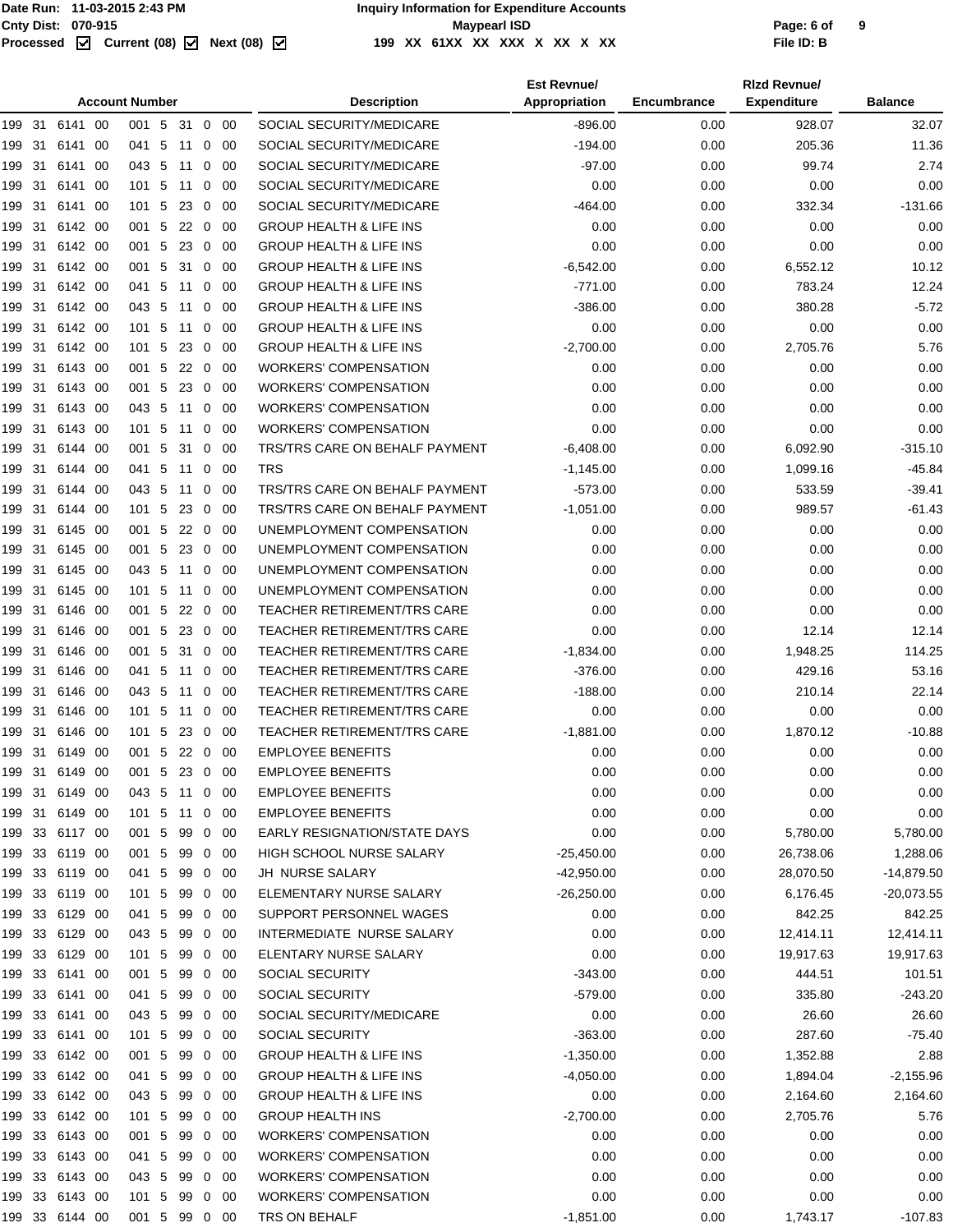#### Page: 7 of<br> **Chall Conty Dist:** 070-915<br>
Processed **M** Current (08) M Next (08) M 199 XX 61XX XX XX X XX X XX XX **199 XX 61XX XX XXX X XX X XX File ID: B**

| <b>Account Number</b> |    |                |      |               |    |         |                |             | <b>Description</b>                 | <b>Est Revnue/</b><br>Appropriation | Encumbrance | <b>Rizd Revnue/</b><br><b>Expenditure</b> | <b>Balance</b> |
|-----------------------|----|----------------|------|---------------|----|---------|----------------|-------------|------------------------------------|-------------------------------------|-------------|-------------------------------------------|----------------|
|                       |    | 199 33 6144 00 |      | 041 5         |    | 99      |                | $0\quad 00$ | TRS ON BEHALF                      | $-2,919.00$                         | 0.00        | 1,770.13                                  | $-1,148.87$    |
| 199                   | 33 | 6144 00        |      | 043 5         |    | 99      |                | $0\quad 00$ | TRS ON-BEHALF BENEFIT              | 0.00                                | 0.00        | 923.90                                    | 923.90         |
| 199 33                |    | 6144 00        |      | 101 5         |    | 99      |                | $0\quad 00$ | TRS ON BEHALF                      | $-1,601.00$                         | 0.00        | 1,491.50                                  | $-109.50$      |
| 199                   | 33 | 6145 00        |      | 001 5         |    | 99      | $\mathbf{0}$   | -00         | UNEMPLOYMENT COMPENSATION          | 0.00                                | 0.00        | 0.00                                      | 0.00           |
| 199                   | 33 | 6145 00        |      | 041 5         |    | 99      |                | $0\quad 00$ | UNEMPLOYMENT COMPENSATION          | 0.00                                | 0.00        | 0.00                                      | 0.00           |
| 199                   | 33 | 6145 00        |      | 043 5         |    | 99      | $\mathbf{0}$   | -00         | UNEMPLOYMENT COMPENSATION          | 0.00                                | 0.00        | 0.00                                      | 0.00           |
| 199                   | 33 | 6145 00        |      | $101 \quad 5$ |    | 99      | 0              | 00          | UNEMPLOYMENT COMPENSATION          | 0.00                                | 0.00        | 0.00                                      | 0.00           |
| 199                   | 33 | 6146 00        |      | 001 5         |    | 99      | $\mathbf{0}$   | -00         | PAYROLL EXPENDITURES CREATE        | $-626.00$                           | 0.00        | 633.33                                    | 7.33           |
| 199                   | 33 | 6146 00        |      | 041 5         |    | 99      |                | $0\quad 00$ | PAYROLL EXPENDITURES CREATE        | $-1,282.00$                         | 0.00        | 887.31                                    | -394.69        |
| 199                   | 33 | 6146 00        |      | 043 5         |    | 99      | $\mathbf{0}$   | -00         | TEACHER RETIREMENT/TRS CARE        | 0.00                                | 0.00        | 374.45                                    | 374.45         |
| 199                   | 33 | 6146 00        |      | 101 5         |    | 99      | $\mathbf{0}$   | 00          | TRS                                | $-984.00$                           | 0.00        | 978.69                                    | $-5.31$        |
| 199                   | 33 | 6149           | - 00 | 001 5         |    | 99      | $\mathbf{0}$   | 00          | <b>EMPLOYEE BENEFITS</b>           | 0.00                                | 0.00        | 0.00                                      | 0.00           |
| 199                   | 33 | 6149           | 00   | 041           | -5 | 99      | 0              | 00          | <b>EMPLOYEE BENEFITS</b>           | 0.00                                | 0.00        | 0.00                                      | 0.00           |
| 199                   | 33 | 6149           | -00  | 043 5         |    | 99      | 0              | 00          | <b>EMPLOYEE BENEFITS</b>           | 0.00                                | 0.00        | 0.00                                      | 0.00           |
| 199                   | 33 | 6149 00        |      | 101 5         |    | 99      | $\mathbf{0}$   | -00         | <b>EMPLOYEE BENEFITS</b>           | 0.00                                | 0.00        | 0.00                                      | 0.00           |
| 199                   | 34 | 6116 00        |      | 999 5         |    | 99      | $\mathbf{0}$   | 00          | <b>EMPLOYEE STIPEND</b>            | $-2,500.00$                         | 0.00        | 1,375.00                                  | $-1,125.00$    |
| 199                   | 34 | 6129 00        |      | 001 5         |    | 22      |                | $0\quad 00$ | VOC AG BUS DRIVING                 | $-2,250.00$                         | 0.00        | 2,200.00                                  | $-50.00$       |
| 199                   | 34 | 6129 00        |      | 999 5         |    | 23      |                | $0\quad 00$ | <b>SPED DRIVER</b>                 | $-18.000.00$                        | 0.00        | 17,646.15                                 | $-353.85$      |
| 199                   | 34 | 6129           | -00  | 999 5         |    | 99      | 0              | 00          | PARAPROFESSIONAL SALARIES          | $-48,970.00$                        | 0.00        | 73,429.87                                 | 24,459.87      |
| 199                   | 34 | 6129 01        |      | 999 5         |    | 99      | $\mathbf{0}$   | -00         | <b>CO-CURRICULAR SALARIES</b>      | $-6,000.00$                         | 0.00        | 6,218.30                                  | 218.30         |
| 199 34                |    | 6141           | - 00 | 001 5         |    | 22      | $\mathbf{0}$   | -00         | SOCIAL SECURITY/MEDICARE           | 0.00                                | 0.00        | 29.85                                     | 29.85          |
| 199                   | 34 | 6141 00        |      | 999 5         |    | 23      | $\mathbf{0}$   | -00         | SOCIAL SECURITY/MEDICARE           | 0.00                                | 0.00        | 255.83                                    | 255.83         |
| 199                   | 34 | 6141 00        |      | 999 5         |    | 99      | $\mathbf{0}$   | -00         | <b>SOCIAL SECURITY</b>             | $-669.00$                           | 0.00        | 1,029.11                                  | 360.11         |
| 199                   | 34 | 6141 01        |      | 999 5         |    | 99      | $\mathbf{0}$   | -00         | SOCIAL SECURITY/MEDICARE           | 0.00                                | 0.00        | 85.84                                     | 85.84          |
| 199                   | 34 | 6142 00        |      | 999 5         |    | 23      | 0              | -00         | <b>GROUP HEALTH &amp; LIFE INS</b> | 0.00                                | 0.00        | 2.40                                      | 2.40           |
| 199                   | 34 | 6142 00        |      | 999 5         |    | 99      | $\mathbf{0}$   | -00         | <b>GROUP HEALTH &amp; LIFE INS</b> | $-3,480.00$                         | 0.00        | 4,409.25                                  | 929.25         |
| 199                   | 34 | 6144 00        |      | 001 5         |    | 22      | $\mathbf{0}$   | -00         | TRS ON-BEHALF BENEFIT              | 0.00                                | 0.00        | 143.70                                    | 143.70         |
| 199                   | 34 | 6144 00        |      | 999 5         |    | 23      |                | $0\quad 00$ | TRS ON-BEHALF BENEFIT              | 0.00                                | 0.00        | 923.40                                    | 923.40         |
| 199                   | 34 | 6144 00        |      | 999 5         |    | 99      |                | $0\quad 00$ | TRS ON BEHALF OF PAYMENTS          | $-3,040.00$                         | 0.00        | 4,692.85                                  | 1,652.85       |
| 199                   | 34 | 6144 01        |      | 999 5         |    | 99      | $\mathbf{0}$   | -00         | TRS ON-BEHALF BENEFIT              | 0.00                                | 0.00        | 386.30                                    | 386.30         |
| 199                   | 34 | 6146 00        |      | 001 5         |    | 22      | $\mathbf 0$    | -00         | TEACHER RETIREMENT/TRS CARE        | 0.00                                | 0.00        | 38.94                                     | 38.94          |
|                       |    | 199 34 6146 00 |      | 999 5         |    | 23 0 00 |                |             | <b>TEACHER RETIREMENT/TRS CARE</b> | 0.00                                | 0.00        | 814.28                                    | 814.28         |
| 199 34                |    | 6146 00        |      | 999 5 99      |    |         | $\overline{0}$ | 00          | PAYROLL EXPENDITURES CREATE        | $-799.00$                           | 0.00        | 1,425.45                                  | 626.45         |
| 199                   | 34 | 6146 01        |      | 999 5         |    | 99      |                | $0\quad 00$ | TEACHER RETIREMENT/TRS CARE        | 0.00                                | 0.00        | 150.16                                    | 150.16         |
| 199                   | 36 | 6119 00        |      | 001 5         |    | 91      |                | $0\quad 00$ | H S UIL SUPPLEMENT                 | $-2,000.00$                         | 0.00        | 1,300.00                                  | $-700.00$      |
| 199                   | 36 | 6119 00        |      | 041 5         |    | 91      |                | $0\quad 00$ | JH UIL SUPPLEMENT                  | $-5,000.00$                         | 0.00        | 2,000.00                                  | $-3,000.00$    |
| 199                   | 36 | 6119 00        |      | 043 5         |    | 91      |                | $0\quad 00$ | <b>INTER UIL SUPPLEMENT</b>        | $-2,000.00$                         | 0.00        | 975.00                                    | $-1,025.00$    |
| 199                   | 36 | 6119 00        |      | $101 \quad 5$ |    | 91      |                | $0\quad 00$ | ELEM UIL SUPPLEMENT                | $-1,000.00$                         | 0.00        | 1,950.00                                  | 950.00         |
| 199 36                |    | 6119 00        |      | 999 5         |    | 91      |                | $0\quad 00$ | PROFESSIONAL SALARIES              | -133,975.00                         | 0.00        | 149,482.15                                | 15,507.15      |
| 199 36                |    | 6119 01        |      | 001 5         |    | 91      |                | $0\quad 00$ | YEARBOOK STIPEND                   | $-1,200.00$                         | 0.00        | 0.00                                      | $-1,200.00$    |
| 199 36                |    | 6119 02        |      | 999 5         |    | 91      |                | $0\quad 00$ | CHEARLEADER SUPPLEMENT             | $-5,750.00$                         | 0.00        | 7,777.08                                  | 2,027.08       |
| 199 36                |    | 6121 00        |      | 999 5         |    | 91      |                | $0\quad 00$ | <b>GATE DUTY/ATHLETIC EVENTS</b>   | $-5,000.00$                         | 0.00        | 1,661.23                                  | $-3,338.77$    |
| 199                   | 36 | 6129 00        |      | 999 5         |    | 91      |                | $0\quad 00$ | SUPPORT PERSONNEL WAGES            | $-1,000.00$                         | 0.00        | 1,560.53                                  | 560.53         |
| 199 36                |    | 6141 00        |      | 001 5         |    | 91      |                | $0\quad 00$ | SOCIAL SECURITY/MEDICARE           | 0.00                                | 0.00        | 16.54                                     | 16.54          |
| 199 36                |    | 6141 00        |      | 041 5         |    | 91      |                | $0\quad 00$ | SOCIAL SECURITY/MEDICARE           | $-71.00$                            | 0.00        | 27.67                                     | $-43.33$       |
|                       |    | 199 36 6141 00 |      | 043 5         |    | 91      |                | $0\quad 00$ | SOCIAL SECURITY/MEDICARE           | 0.00                                | 0.00        | 13.57                                     | 13.57          |
| 199 36                |    | 6141 00        |      | 101 5         |    | 91      |                | $0\quad 00$ | SOCIAL SECURITY/MEDICARE           | 0.00                                | 0.00        | 25.37                                     | 25.37          |
| 199 36                |    | 6141 00        |      | 999 5         |    | 91      |                | $0\quad 00$ | SOCIAL SECURITY                    | $-1,700.00$                         | 0.00        | 2,075.19                                  | 375.19         |
| 199                   |    | 36 6141 02     |      | 999 5         |    | 91      |                | $0\quad 00$ | SOCIAL SECURITY                    | $-84.00$                            | 0.00        | 88.82                                     | 4.82           |
| 199 36                |    | 6142 00        |      | 041 5         |    | 91      |                | $0\quad 00$ | <b>GROUP HEALTH &amp; LIFE INS</b> | -245.00                             | 0.00        | 0.00                                      | $-245.00$      |
| 199 36                |    | 6142 00        |      | 999 5         |    | 91      |                | $0\quad 00$ | <b>GROUP HEALTH &amp; LIFE INS</b> | $-5,798.00$                         | 0.00        | 1,531.44                                  | $-4,266.56$    |
| 199                   | 36 | 6142 02        |      | 999 5         |    | 91      |                | $0\quad 00$ | <b>GROUP HEALTH &amp; LIFE INS</b> | $-553.00$                           | 0.00        | 554.74                                    | 1.74           |
| 199 36                |    | 6143 00        |      | 041 5         |    | 91      |                | $0\quad 00$ | <b>WORKERS' COMPENSATION</b>       | 0.00                                | 0.00        | 0.00                                      | 0.00           |
| 199 36                |    | 6143 00        |      | 999 5         |    | 91      |                | $0\quad 00$ | <b>WORKERS' COMPENSATION</b>       | 0.00                                | 0.00        | 0.00                                      | 0.00           |
|                       |    | 199 36 6144 00 |      | 001 5 91 0 00 |    |         |                |             | TRS ON-BEHALF BENEFIT              | 0.00                                | 0.00        | 92.25                                     | 92.25          |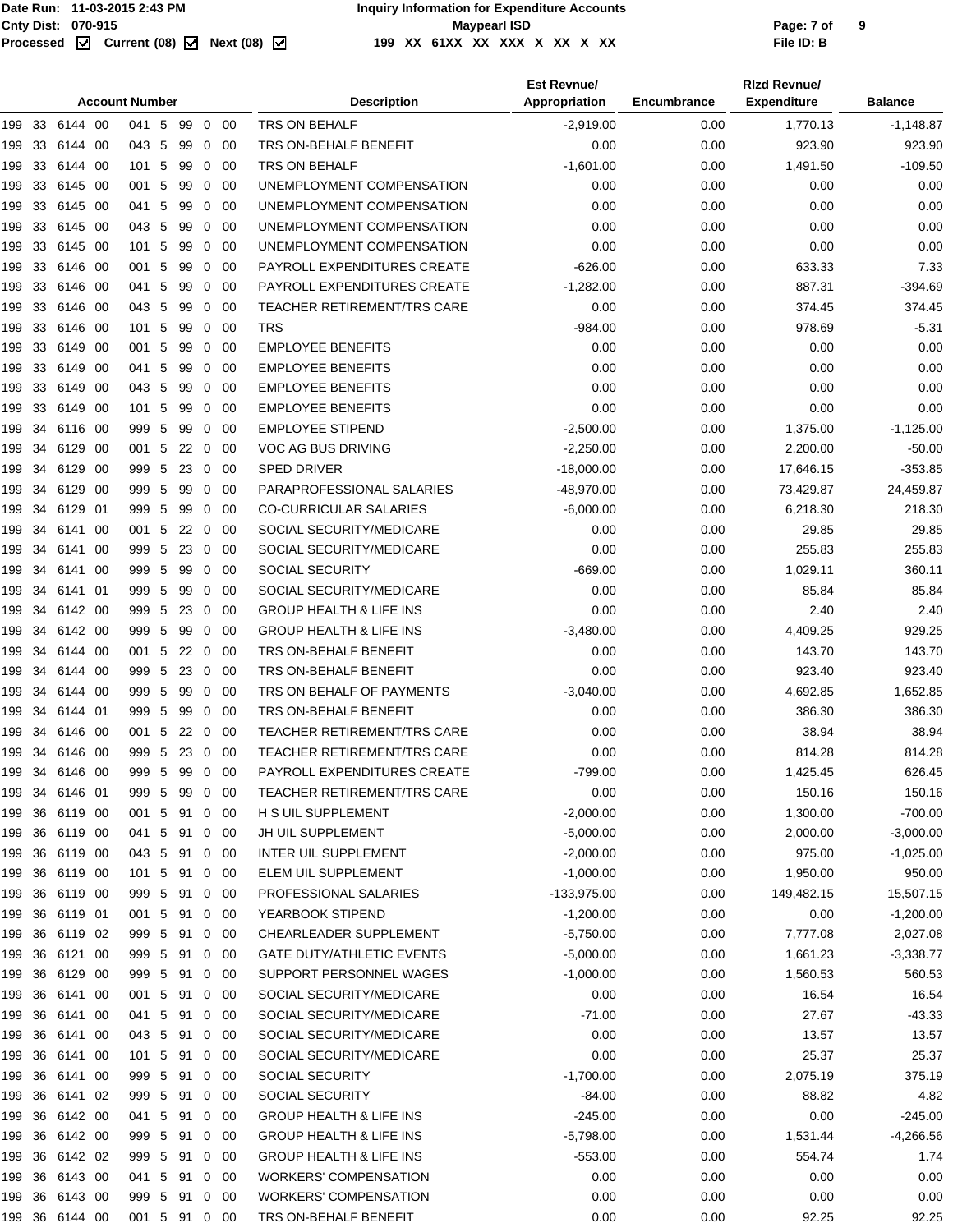#### **Date Run: 11-03-2015 2:43 PM Inquiry Information for Expenditure Accounts** Cnty Dist: 070-915<br> **Processed Maxmush Contries Controller Maymeat ISD**<br>
Processed **M** Current (08) M Next (08) M 199 XX 61XX XX XX X XX X XX X **199 XX 61XX XX XXX X XX X XX File ID: B**

|                   |                    |      | <b>Account Number</b> |   |          |                  |             | <b>Description</b>                 | <b>Est Revnue/</b><br>Appropriation | <b>Encumbrance</b> | <b>Rizd Revnue/</b><br><b>Expenditure</b> | <b>Balance</b> |
|-------------------|--------------------|------|-----------------------|---|----------|------------------|-------------|------------------------------------|-------------------------------------|--------------------|-------------------------------------------|----------------|
| 19936             | 6144 00            |      | 041 5 91 0 00         |   |          |                  |             | TRS ON-BEHALF BENEFIT              | $-238.00$                           | 0.00               | 125.57                                    | $-112.43$      |
|                   |                    |      |                       |   |          |                  |             | TRS ON-BEHALF BENEFIT              | 0.00                                | 0.00               | 63.11                                     | 63.11          |
| 36<br>199<br>36   | 6144 00            |      | 043 5<br>101 5        |   | 91       | $\mathbf 0$      | -00         | TRS ON-BEHALF BENEFIT              | 0.00                                | 0.00               | 128.41                                    | 128.41         |
| 199.<br>36<br>199 | 6144 00<br>6144 00 |      | 999 5                 |   | 91<br>91 | $\mathbf 0$<br>0 | - 00<br>-00 | <b>TRS</b>                         | $-7,774.00$                         | 0.00               | 9,487.28                                  | 1,713.28       |
| 36<br>199         | 6144 02            |      | 999 5                 |   | 91       | $\mathbf 0$      | - 00        | TRS ON BEHALF                      | $-422.00$                           | 0.00               | 559.21                                    | 137.21         |
| 36<br>199         | 6145 00            |      | 041 5                 |   | 91       | $\overline{0}$   | - 00        | UNEMPLOYMENT COMPENSATION          | 0.00                                | 0.00               | 0.00                                      | 0.00           |
| 36<br>199         | 6145 00            |      | 999 5                 |   | 91       | 0                | -00         | UNEMPLOYMENT COMPENSATION          | 0.00                                | 0.00               | 0.00                                      | 0.00           |
| 36<br>199.        | 6146 00            |      | 001 5                 |   | 91       | 0                | -00         | <b>TEACHER RETIREMENT/TRS CARE</b> | 0.00                                | 0.00               | 24.99                                     | 24.99          |
| 36<br>199.        | 6146 00            |      | 041                   | 5 | 91       | 0                | - 00        | <b>TEACHER RETIREMENT/TRS CARE</b> | $-1,743.00$                         | 0.00               | 37.21                                     | $-1,705.79$    |
| 36<br>199         | 6146 00            |      | 043 5                 |   | 91       | 0                | -00         | <b>TEACHER RETIREMENT/TRS CARE</b> | 0.00                                | 0.00               | 18.40                                     | 18.40          |
| 36<br>199         | 6146 00            |      | 101 5                 |   | 91       | 0                | -00         | <b>TEACHER RETIREMENT/TRS CARE</b> | 0.00                                | 0.00               | 37.46                                     | 37.46          |
| 36<br>199         | 6146 00            |      | 999 5                 |   | 91       | 0                | - 00        | <b>TEACHER RETIREMENT</b>          | $-3,274.00$                         | 0.00               | 3,755.86                                  | 481.86         |
| 36<br>199         | 6146 02            |      | 999 5                 |   | 91       | 0                | -00         | <b>TEACHER RETIREMENT</b>          | $-139.00$                           | 0.00               | 182.90                                    | 43.90          |
| 199<br>36         | 6149               | - 00 | 041                   | 5 | 91       | 0                | -00         | <b>EMPLOYEE BENEFITS</b>           | 0.00                                | 0.00               | 0.00                                      | 0.00           |
| 36<br>199         | 6149 00            |      | 999 5                 |   | 91       | $\mathbf 0$      | -00         | <b>EMPLOYEE BENEFITS</b>           | 0.00                                | 0.00               | 0.00                                      | 0.00           |
| 199<br>41         | 6116 00            |      | 750 5                 |   | 99       | $\mathbf 0$      | -00         | <b>EMPLOYEE STIPEND</b>            | $-5,000.00$                         | 0.00               | 2,000.00                                  | $-3,000.00$    |
| 199<br>-41        | 6119 00            |      | 701 5                 |   | 99       | $\mathbf 0$      | -00         | PROFESSIONAL SALARIES              | $-117,700.00$                       | 0.00               | 115,533.32                                | $-2,166.68$    |
| 199<br>41         | 6129 01            |      | 701 5                 |   | 99       | $\mathbf 0$      | - 00        | PARAPROFESSIONAL SALARIES          | $-64,272.00$                        | 0.00               | 64,812.73                                 | 540.73         |
| 199<br>41         | 6129 02            |      | 702 5                 |   | 99       | $\mathbf 0$      | -00         | <b>ELECTION DUTIES</b>             | 0.00                                | 0.00               | 62.12                                     | 62.12          |
| 199  <br>-41      | 6141 00            |      | 701 5                 |   | 99       | $\mathbf 0$      | -00         | <b>SOCIAL SECURITY</b>             | $-1,707.00$                         | 0.00               | 1,605.52                                  | $-101.48$      |
| 199.<br>41        | 6141 00            |      | 750 5                 |   | 99       | $\overline{0}$   | - 00        | SOCIAL SECURITY/MEDICARE           | 0.00                                | 0.00               | 29.00                                     | 29.00          |
| 199<br>41         | 6141 01            |      | 701 5                 |   | 99       | $\mathbf 0$      | -00         | <b>SOCIAL SECURITY</b>             | $-816.00$                           | 0.00               | 803.13                                    | $-12.87$       |
| 199<br>-41        | 6141 02            |      | 702 5                 |   | 99       | $\mathbf 0$      | -00         | SOCIAL SECURITY/MEDICARE           | 0.00                                | 0.00               | 0.75                                      | 0.75           |
| 199<br>41         | 6142 00            |      | 701 5                 |   | 99       | $\mathbf{0}$     | -00         | <b>GROUP HEALTH &amp; LIFE INS</b> | 0.00                                | 0.00               | 905.76                                    | 905.76         |
| 199<br>41         | 6142 01            |      | 701 5                 |   | 99       | $\mathbf 0$      | -00         | <b>GROUP HEALTH &amp; LIFE INS</b> | $-2,700.00$                         | 0.00               | 2,705.76                                  | 5.76           |
| 199.<br>-41       | 6142 02            |      | 702 5                 |   | 99       | 0                | -00         | <b>GROUP HEALTH &amp; LIFE INS</b> | 0.00                                | 0.00               | 0.00                                      | 0.00           |
| 199<br>41         | 6143 02            |      | 702 5                 |   | 99       | $\mathbf 0$      | - 00        | <b>WORKERS' COMPENSATION</b>       | 0.00                                | 0.00               | 0.00                                      | 0.00           |
| 199<br>41         | 6144 00            |      | 701 5                 |   | 99       | $\mathbf 0$      | -00         | TRS ON-BEHALF BENEFIT              | 0.00                                | 0.00               | 1,136.18                                  | 1,136.18       |
| 199<br>-41        | 6144 01            |      | 701 5                 |   | 99       | $\mathbf 0$      | -00         | TRS ON BEHALF                      | $-5,013.00$                         | 0.00               | 4,717.36                                  | $-295.64$      |
| 199<br>-41        | 6144 02            |      | 702 5                 |   | 99       | $\mathbf 0$      | - 00        | TRS ON-BEHALF BENEFIT              | 0.00                                | 0.00               | 4.76                                      | 4.76           |
| 199<br>41         | 6145 02            |      | 702 5                 |   | 99       | $\mathbf{0}$     | -00         | UNEMPLOYMENT COMPENSATION          | 0.00                                | 0.00               | 0.00                                      | 0.00           |
|                   | 199 41 6146 00     |      | 701 5                 |   | 99 0 00  |                  |             | <b>TEACHER RETIREMENT</b>          | $-29,497.00$                        | 0.00               | 21,788.44                                 | $-7,708.56$    |
| 199 41 6146 01    |                    |      | 701 5 99 0 00         |   |          |                  |             | TEACHER RETIREMENT/TRS CARE        | $-1,318.00$                         | 0.00               | 1,316.37                                  | $-1.63$        |
|                   | 199 41 6146 02     |      | 702 5                 |   | 99       |                  | $0\quad 00$ | TEACHER RETIREMENT/TRS CARE        | 0.00                                | 0.00               | 1.27                                      | 1.27           |
|                   | 199 41 6149 02     |      | 702 5 99 0 00         |   |          |                  |             | <b>EMPLOYEE BENEFITS</b>           | 0.00                                | 0.00               | 0.00                                      | 0.00           |
|                   | 199 51 6112 00     |      | 999 5 99 0 00         |   |          |                  |             | Substitute Personnel               | $-2,000.00$                         | 0.00               | 6,391.88                                  | 4,391.88       |
|                   | 199 51 6116 00     |      | 999 5                 |   | 99       |                  | 0 00        | <b>EMPLOYEE STIPEND</b>            | $-9,500.00$                         | 0.00               | 7,500.00                                  | $-2,000.00$    |
| 199 51 6128 00    |                    |      | 999 5                 |   | 99       |                  | $0\quad 00$ | <b>CUSTODIAL SALARIES</b>          | $-191,030.00$                       | 0.00               | 172,959.30                                | $-18,070.70$   |
| 199 51 6129 00    |                    |      | 999 5                 |   | 99       |                  | $0\quad 00$ | PARAPROFESSIONAL SALARIES          | $-173, 144.00$                      | 0.00               | 165,492.93                                | $-7,651.07$    |
| 199 51            | 6129 05            |      | 999 5                 |   | 99       |                  | $0\quad 00$ | SUPPORT PERSONNEL WAGES            | $-60,000.00$                        | 0.00               | 8,000.00                                  | $-52,000.00$   |
| 199 51 6141 00    |                    |      | 999 5                 |   | 99       | $\overline{0}$   | - 00        | SOCIAL SECURITY                    | $-4,862.00$                         | 0.00               | 4,642.52                                  | $-219.48$      |
|                   | 199 51 6141 05     |      | 999 5                 |   | 99       |                  | $0\quad 00$ | SOCIAL SECURITY/MEDICARE           | $-853.00$                           | 0.00               | 108.88                                    | $-744.12$      |
|                   | 199 51 6142 00     |      | 999 5                 |   | 99       | $\mathbf 0$      | - 00        | <b>GROUP HEALTH &amp; LIFE INS</b> | $-17,100.00$                        | 0.00               | 16,059.48                                 | $-1,040.52$    |
|                   | 199 51 6142 05     |      | 999 5                 |   | 99       | $\mathbf 0$      | - 00        | <b>GROUP HEALTH &amp; LIFE INS</b> | $-2,700.00$                         | 0.00               | 0.00                                      | $-2,700.00$    |
|                   | 199 51 6144 00     |      | 999 5                 |   | 99       |                  | $0\quad 00$ | TRS ON BEHALF OF PAYMENTS          | -27,774.00                          | 0.00               | 23,975.08                                 | $-3,798.92$    |
|                   | 199 51 6144 05     |      | 999 5                 |   | 99       |                  | $0\quad 00$ | TRS ON-BEHALF BENEFIT              | $-4,680.00$                         | 0.00               | 618.38                                    | $-4,061.62$    |
|                   | 199 51 6146 00     |      | 999 5                 |   | 99       |                  | $0\quad 00$ | PAYROLL EXPENDITURES CREATE        | $-8,098.00$                         | 0.00               | 7,769.35                                  | $-328.65$      |
|                   | 199 51 6146 05     |      | 999 5                 |   |          |                  | 99 0 00     | TEACHER RETIREMENT/TRS CARE        | $-1,230.00$                         | 0.00               | 163.92                                    | $-1,066.08$    |
|                   | 199 52 6129 00     |      | 999 5 23 0 00         |   |          |                  |             | SPED MONITOR SALARY                | $-5,400.00$                         | 0.00               | 2,174.84                                  | $-3,225.16$    |
| 199 52 6129 00    |                    |      | 999 5                 |   | 99       |                  | 0 00        | <b>BUS MONITOR SALARY</b>          | $-8,000.00$                         | 0.00               | 1,192.61                                  | $-6,807.39$    |
| 199 52 6141 00    |                    |      | 999 5                 |   |          |                  | 23 0 00     | SOCIAL SECURITY/MEDICARE           | 0.00                                | 0.00               | 29.09                                     | 29.09          |
|                   | 199 52 6141 00     |      | 999 5                 |   | 99       |                  | $0\quad 00$ | SOCIAL SECURITY/MEDICARE           | 0.00                                | 0.00               | 15.32                                     | 15.32          |
| 199 52 6144 00    |                    |      | 999 5                 |   |          |                  | 23 0 00     | TRS ON-BEHALF BENEFIT              | 0.00                                | 0.00               | 166.57                                    | 166.57         |
|                   | 199 52 6144 00     |      | 999 5 99 0 00         |   |          |                  |             | TRS ON-BEHALF BENEFIT              | 0.00                                | 0.00               | 84.62                                     | 84.62          |
|                   | 199 52 6146 00     |      | 999 5 23 0 00         |   |          |                  |             | TEACHER RETIREMENT/TRS CARE        | 0.00                                | 0.00               | 44.59                                     | 44.59          |